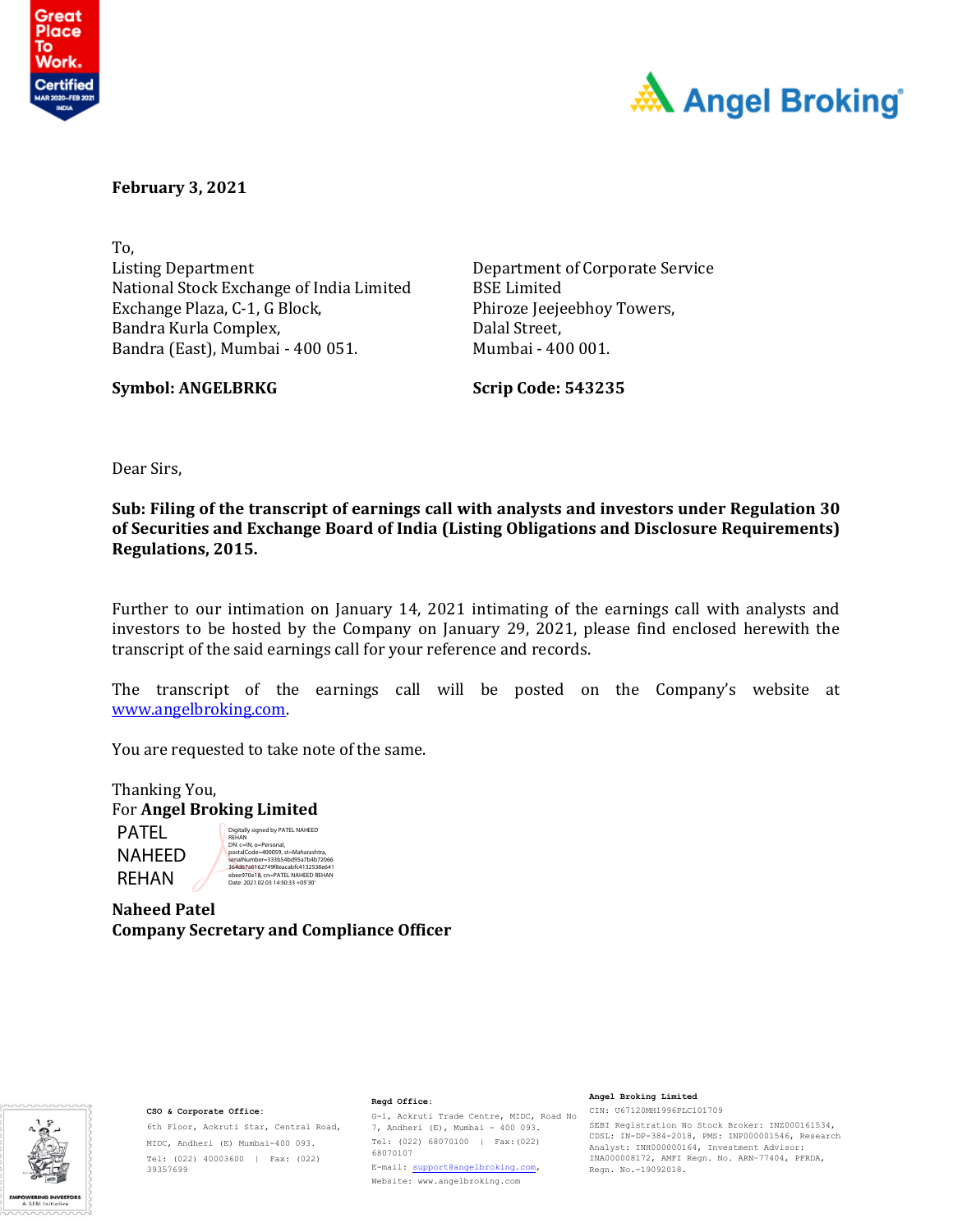

## "Angel Broking Limited Q3 FY2021 Earnings Conference Call"





| <b>MANAGEMENT:</b> | MR. DINESH THAKKAR - MANAGING DIRECTOR -<br><b>ANGEL BROKING LIMITED</b> |
|--------------------|--------------------------------------------------------------------------|
|                    | MR. VINEET AGRAWAL - CHIEF FINANCIAL OFFICER                             |
|                    | - ANGEL BROKING LIMITED                                                  |
|                    | MR. HITUL GUTKA - IR HEAD - ANGEL BROKING                                |
|                    | <b>LIMITED</b>                                                           |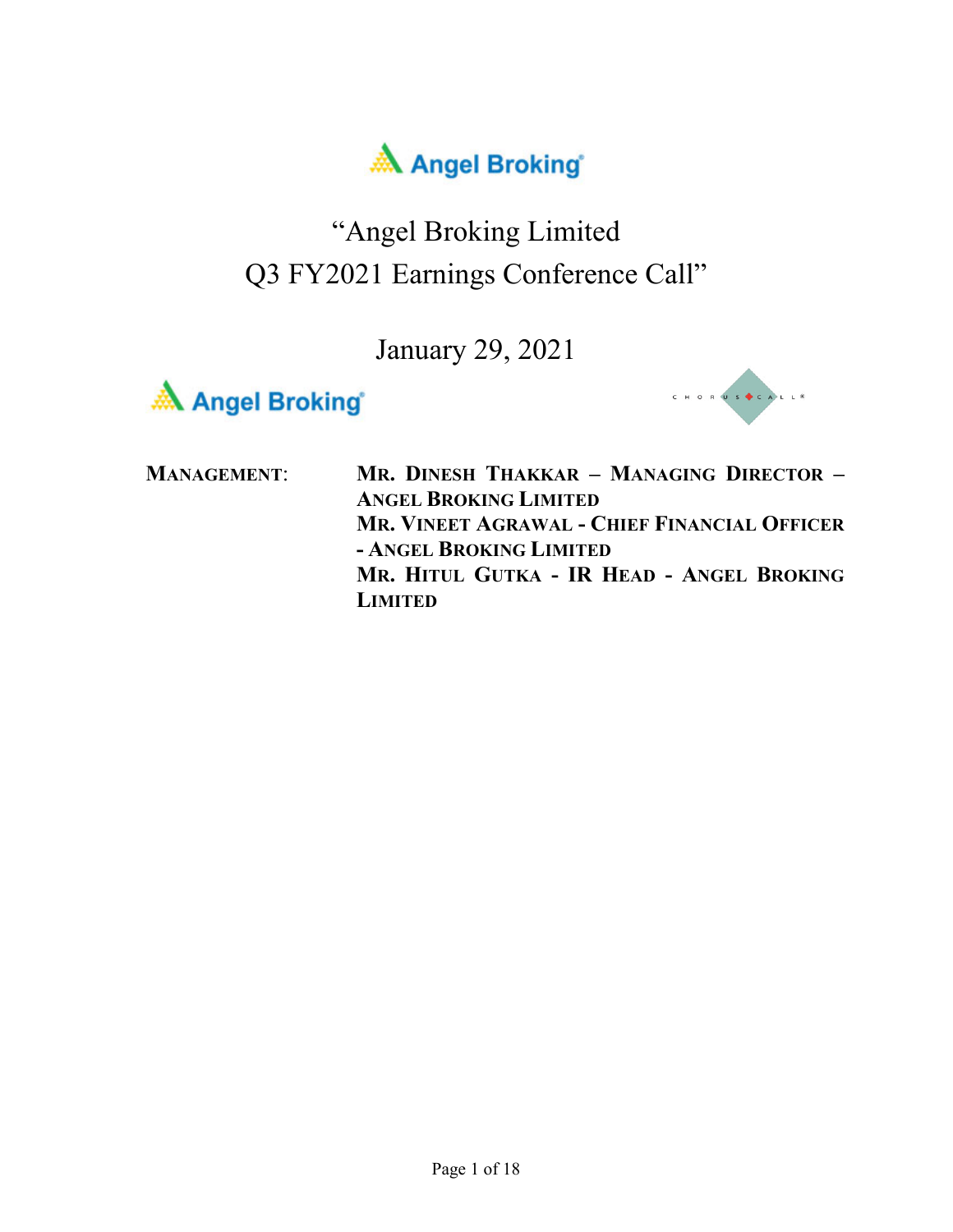

**Moderator**: Ladies and gentlemen, good day and welcome to the Angel Broking Limited Q3 FY2021 Earnings Conference Call. This conference call may contain forward looking statements about the company, which are based on the beliefs, opinions, and expectations of the company as on date of this call. These statements are not guaranteeing of future performance and involve risks and uncertainties that are difficult to predict. As a reminder, all participant lines will be in the listen-only mode and there will be an opportunity for you to ask questions after the presentation concludes. Should you need assistance during the conference call, please signal an operator by pressing "\*" then "0" on your touchtone phone. Please note that this conference is being recorded. I now hand the conference over to Mr. Dinesh Thakkar from Angel Broking Limited. Thank you and over to you Sir!

**Dinesh Thakkar**: Good morning everybody. On behalf of Angel Broking Limited I extend a warm welcome to everyone for joining us on our earning call. Along with me I have Mr. Vineet Agrawal, our Chief Financial Officer, Mr. Hitul Gutka, IR Head and SGA, our Investor Relation Advisor.

> As we interact for the first time in this New Year, On behalf of Angel family, I extend best wishes of 2021 to all of you and your families. We have issued a detailed investor presentation and a press release on stock exchanges and we hope you have had a chance to look into it. Since some of you maybe hearing us for the first time today let me give you a short overview about Angel Broking and then Vineet will walk you through operational and financial performance.

> Angel Broking is one of the largest digital retail broking houses in India. We are over two decade old company and have gone through various phases of broking industry. Over the last decade, we have transitioned to a completely digital player. We are today harnessing the benefit of our digital presence as we acquire client across different tier cities through our online channel and gain market share exponentially across segments. Today we offer our clients a simple and uncomplicated flat fee plan of zero rupees for all delivery-based orders and Rs.20 per order for all other segments. Just to give a glimpse of Angel Broking Limited as we stand today, we have a customer base of 3.19 million with a reach of more than 97.6% pin codes across India, of this 1.88 million was added since April 2019. We continued to remain fourth largest in terms of NSE active clients and third largest in incremental NSE active client in Q3 FY2021. 10 out of every 66 incremental demat accounts are opened with Angel Broking. Average time taken by our clients to onboard is around 5 minutes and 100% of direct clients are on-boarded digitally. Till date, we have experienced close to 8 million downloads of our apps. More than 99% of our orders are placed by our client directly are seamlessly executed on online platforms. We recorded close to 3.7 million peak trade in Q3 FY2021, which demonstrates our strong IT infrastructure. We drive customer engagement on regular basis with the help of our artificial intelligence and machine learning tools. We update and educate our clients through nudges on latest news on stocks, products, advisory platforms, educational videos, etc. We offer them various schemes and personalized offers ranging from cashback, scratch cards, trade free periods, etc. Therefore, we are on the top of giving end-to-end advance digital experience to our large 3.19 million customers.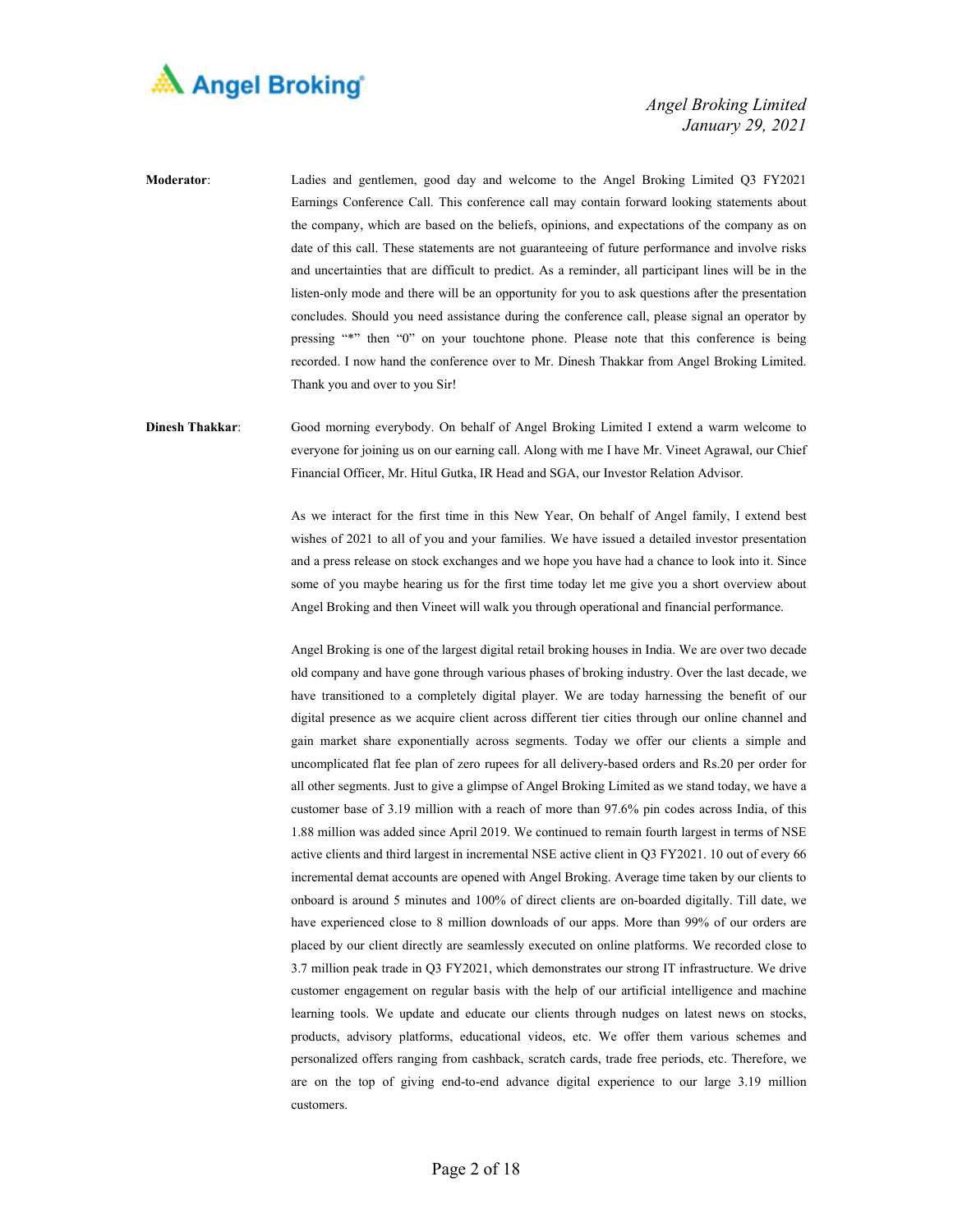

We offer our service through five digital platforms. One, Angel Broking mobile app, it is our flagship product for safe seamless online trading platform and enables client to trade in equity, future and options, currencies, commodities across stock exchanges, make investment in initial public offering and make investment in mutual fund. Second Angel BEE one of our new product, which is in the final stages of commercialization. It is a digital platform through which we provide retail wealth management and personalize investment recommendation to our clients. Third ARQ, we pioneered the concept of robo advisory in India through ARQ. ARQ as we call, provides equity advisory services based on alpha generating algorithms that consider multiple fundamental and quantitative factors. ARQ has consistently outperformed the benchmark indices since inception. Fourth NXT platform, it is a platform which helps our 14,000 authorized persons to be an integral part of the digital ecosystem and effectively utilize the business opportunities that are generated through various marketing initiatives. Fifth SpeedPro, it is desktop trading software which provides clients with a single window trading experience along with the trade monitoring capabilities across BSE, NSE and MCX, it is a secured robust platform with one click installation and is designed to meet trader's requirement.

 Now coming on operational highlights, Q3 FY2021 had been a remarkable quarter for us, as we continued to have a business momentum across all our business parameters. We witnessed gross client addition, which continued to pass 5 lakh mark for second consecutive quarter indicating a strong momentum to business. Although net client addition was lower on quarter-on-quarter basis partly due to 6% lesser working days. We recorded highest monthly net acquisition of 2,12,000 customers in the month of December 2020. Impact of the new margin regulation on volume have been restricted, while our cash and commodity volumes were lower by 13.5% and 19.6% respectively in December 2020 over November 2020, it was more than offset by 16.4% higher volume in our F&O segment. Robust growth in our client base coupled with improved client activity more than offset the negative impact of new margin norms on our net broking income, which grew 2% sequentially. On the contrary, our net broking income in December was one of the best performance witnessed by the company. Our overall equity average daily turnover breached 2 lakh crore mark for the first time in our history during Q3 FY2021. Our growth in ADTO over last 18 months is 7 times faster than the industry. Majority of our customers acquired come from Tier-III and beyond cities. Since we have been targeting younger, mobile and tech savvy customers, the average age of customer acquired has steadily decline to 30 years now. This robust client addition translates into 15.2% market share in incremental demat accounts. This sustained rate of client addition also helps us to expand our funnel of active clients. From Q1 FY2020 to Q3 FY2021 our retail turnover based market share grew 4.8 times in F&O segment to 16.1%, 2.2 times in commodity segment to 26.8%, 1.4 times in cash segment to 17.6%, 4.4 times in our overall retail equity segment to 16.1%. Coming on after market share, using our artificial intelligence and machine learning capabilities, we have been successful in activating more clients from our overall client pool, our market share in NSE active clients have also steadily increased to 7.6% at the end of Q3 FY2021 up from 4.4% in FY2018. Close to 38% of our overall retail base remained active on NSE as on December 2020. This is significantly higher than the industry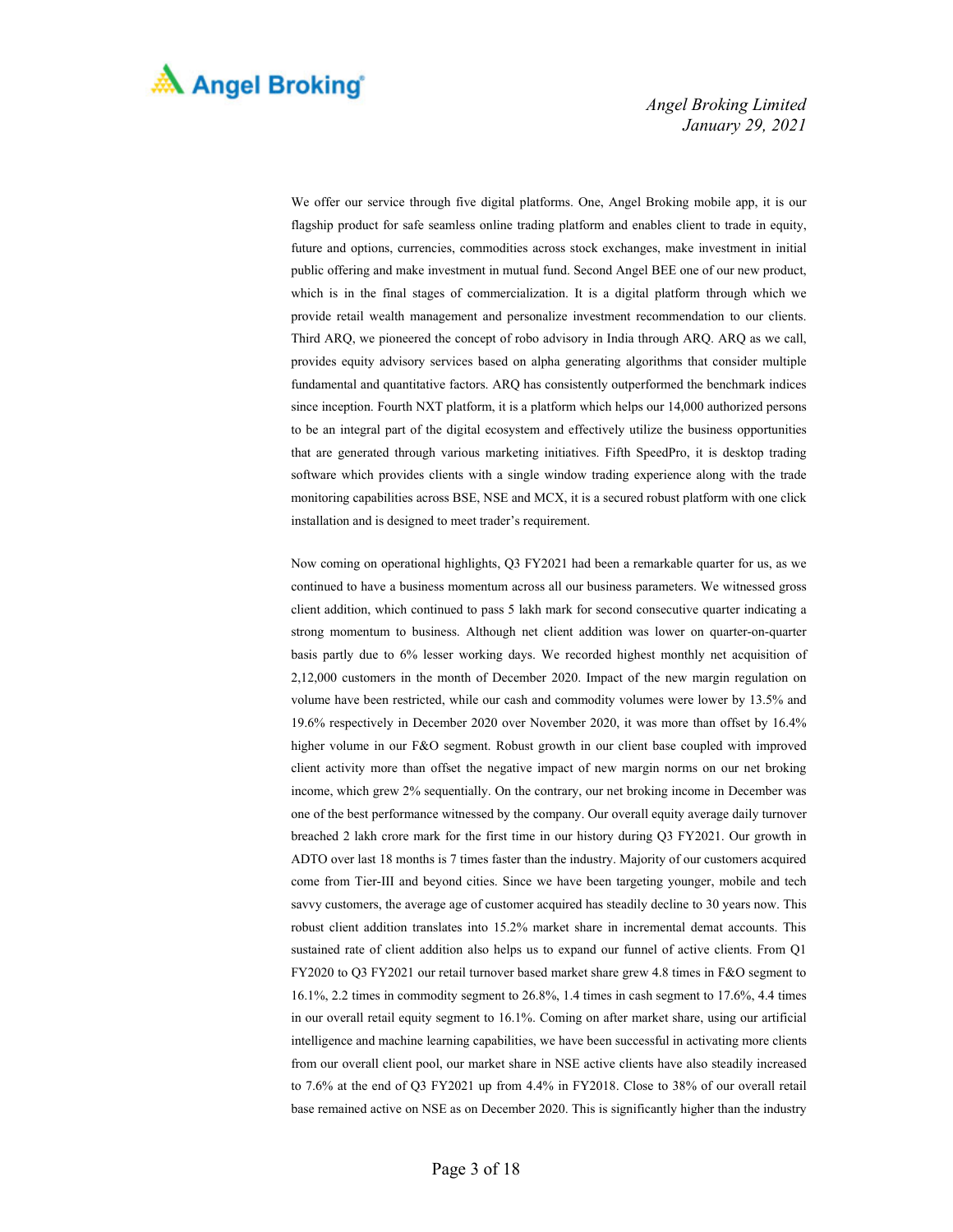

average of close to 32%. As our client base expanded, so did our overall active customer base. Using our digital properties successfully we aim to become market leaders. As we move ahead, we plan to augment our product offerings, provide an open source platform, third integrate more third party applications, fourth augment our artificial intelligence and machine learning capabilities to provide more personalized digital experience to our clients, fifth engage with third-party provider to widen our product bouquet and finally capitalize on huge opportunity of growing investable wealth in India. At Angel Broking, we continue to witness a benefit of digital model in our business, which is giving us operating leverage benefit in our financial performance. I would also like to share that Angel App was fourth fastest growing app in finance category in India, in terms of time spent, as per App Annie intelligence report, a testimony of our digital capabilities and wide reach and usage by clients.

With this I will now request Vineet Agrawal, our CFO to give you a brief on operational and financial performance of the company.

**Vineet Agrawal**: Thank you Dinesh Bhai. Good morning everyone and thank you for joining us today. I will take you through the operational and financial snapshot for the quarter.

> We achieved strong addition in net client base by 4,92,131 clients in Q3 FY2021, 76% sequential growth in our overall average daily turnover, 384 basis points expansion in our overall retail equity ADTO market share and a healthy average lending book of Rs 570 crores with a very low client exposure of about Rs 50,000 indicating a granularity in the book.

> Now let me talk about the efforts to deepen the engagement with the clients and the customer profile. 67% of our overall client base are direct clients while the balance are clients through the AP channel. Of the gross clients added during the quarter 77% were direct clients, 55% of the gross clients added during the quarter came from Tier-III and beyond cities, 37% came from Tier-II and 8% from Tier-I. 72% of the gross clients acquired in Q3 FY2021 were first time investors.

> Let me now talk about our financial performance. We reported a total income of Rs.3,156 million for Q3 FY2021 as compared to Rs.3,179 million for Q2 FY2021, which is only marginally lower despite 6% lesser trading days. Q3 FY2021 revenue is further bifurcated as gross broking income, which accounted for 70% of our revenues, interest income which includes interest from our client funding book and fixed deposit interest accounted for 14%, depository income accounted for about 7%, income from distribution of mutual fund and insurance products about 1% and others about 8%. Our gross broking income is further split into brokerage from cash, futures and options, commodity, and currency each contributing 35%, 56%, 8% and about 1% respectively. After paying commission to our authorized persons 71% of our net broking income was contributed by our direct clients and the balance by our clients through our authorized persons. With respect to tier wise net broking income, Tier-I contributed about 16%; Tier-II contributed about 38% and Tier-III and beyond contributed about 46%. Since we are adding clients at a rapid pace, 69% of our net broking income in Q3 of FY2021 was contributed by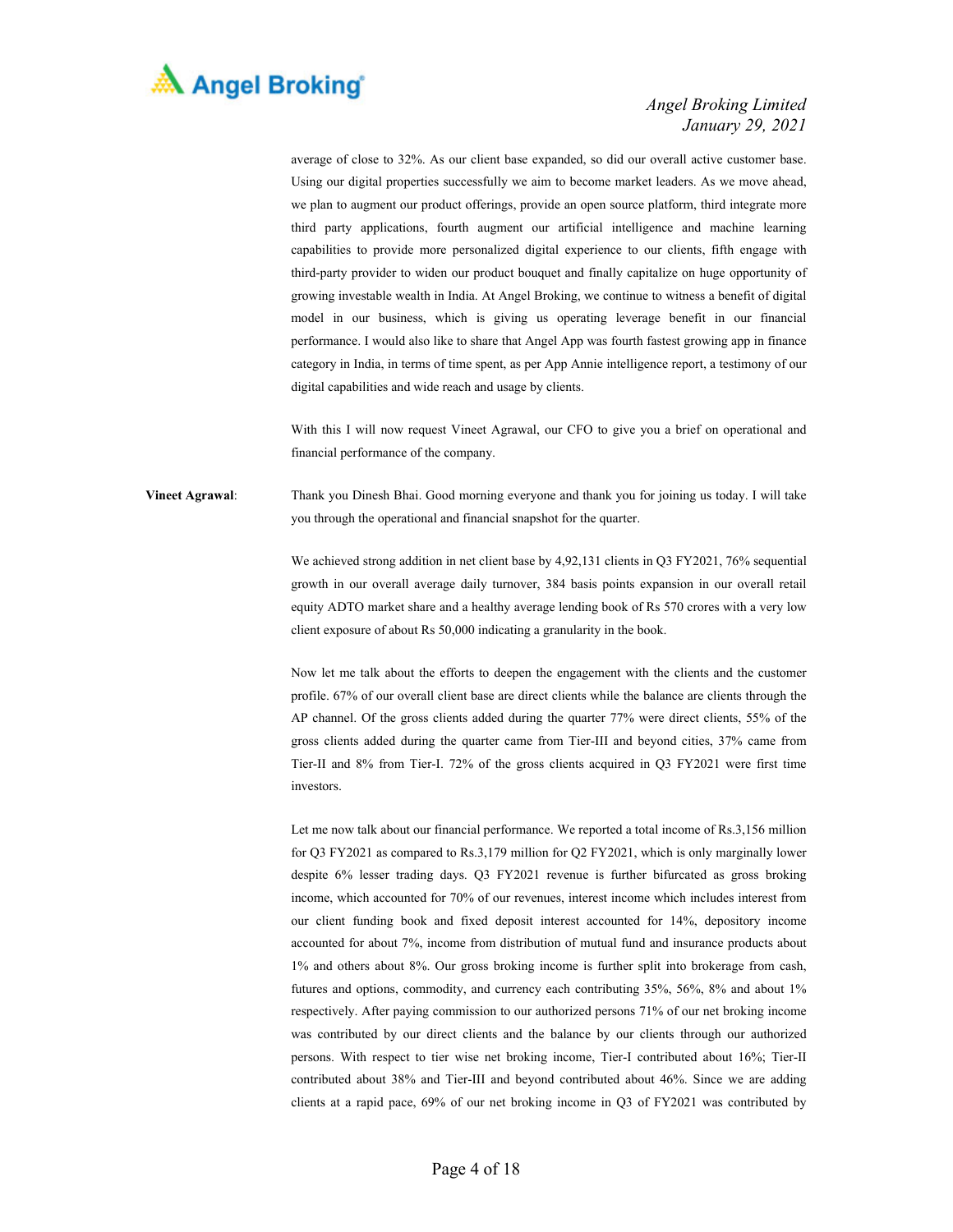

clients less than 2 years with us and the balance was contributed by older clients. As all our direct clients acquired post April 2019 are under the flat fee plan and this segment has witnessed robust additions, share of flat fee plan in our Q3 FY2021 net broking income increased to 64% as compared to 54% in the previous quarter. As more clients are added under our flat fee plan the share of the flat fee plan in our net broking income will keep rising. Since we transformed into a fully digital company, with majority of the transformation related cost already incurred over the last couple of years we continue to experience benefits of operating leverage. We maintained our EBDAT, that is earnings before depreciation, amortization, and tax, margin at just over 49% in Q3 FY2021 similar to Q2 of FY2021. Our profit before tax increased by 5% quarter-on-quarter to Rs.1,045 million. Our profit from continuing operations had been marginally impacted due to tax impact of earlier years by about Rs.49 million. Reported PAT for the quarter stood at Rs.732 million as compared to Rs.746 million for Q2 FY2021. Our trailing 12 months profit stood at Rs.2,287 million translating into an EPS of Rs.28 per share when calculated on our expanded equity base.

Our nine-month FY2021 performance stood as follows. We reported total income of Rs.8,801 million a growth of about 59% year-on-year; profit from continuing operations stood at Rs.1,961 million a growth of 261% year-on-year. Our nine-month FY2021 annualized return on equity stood at about 32% on an expanded net worth.

With this I conclude the presentation and open the floor for further discussion on our quarterly performance.

- **Moderator**: Thank you very much. We will now begin the question and answer session. The first question is from the line of Akshay Ashok from Dalal & Broacha Stock Broking. Please go ahead.
- **Akshay Ashok**: Sir congratulations on good set of results. I just had two questions. Sir why are we losing market share in cash and commodity segment on a QoQ basis while we are doing so well in F&O and overall equity why there is a problem in cash and commodity?
- **Dinesh Thakkar:** Actually I do not see like a reason why but what happens many times few other participants are active like HNIs and all that. So it may appear that some month like market share is not in line with because we cannot see market share grow every month, but if you see at overall growth you see steady growth in all the segments. Although currently retail flavor is more on F&O side because of new margin restrictions and all that, but overall like in commodity as well as in this cash, there is impact of margin the new regulation. But I do not see we are losing market share, but overall market in retail segment might have dropped when it comes to a small ticket size, but from this base what we are seeing a gradual increment in our market share in all the segments.
- **Akshay Ashok**: What is this Angel BEE is it wealth management platform are you guys looking to enter into wealth management in any way to diversify the growth in business because most of your revenues is coming from broking. So is this Angel BEE a part of a plan to diversify a bit?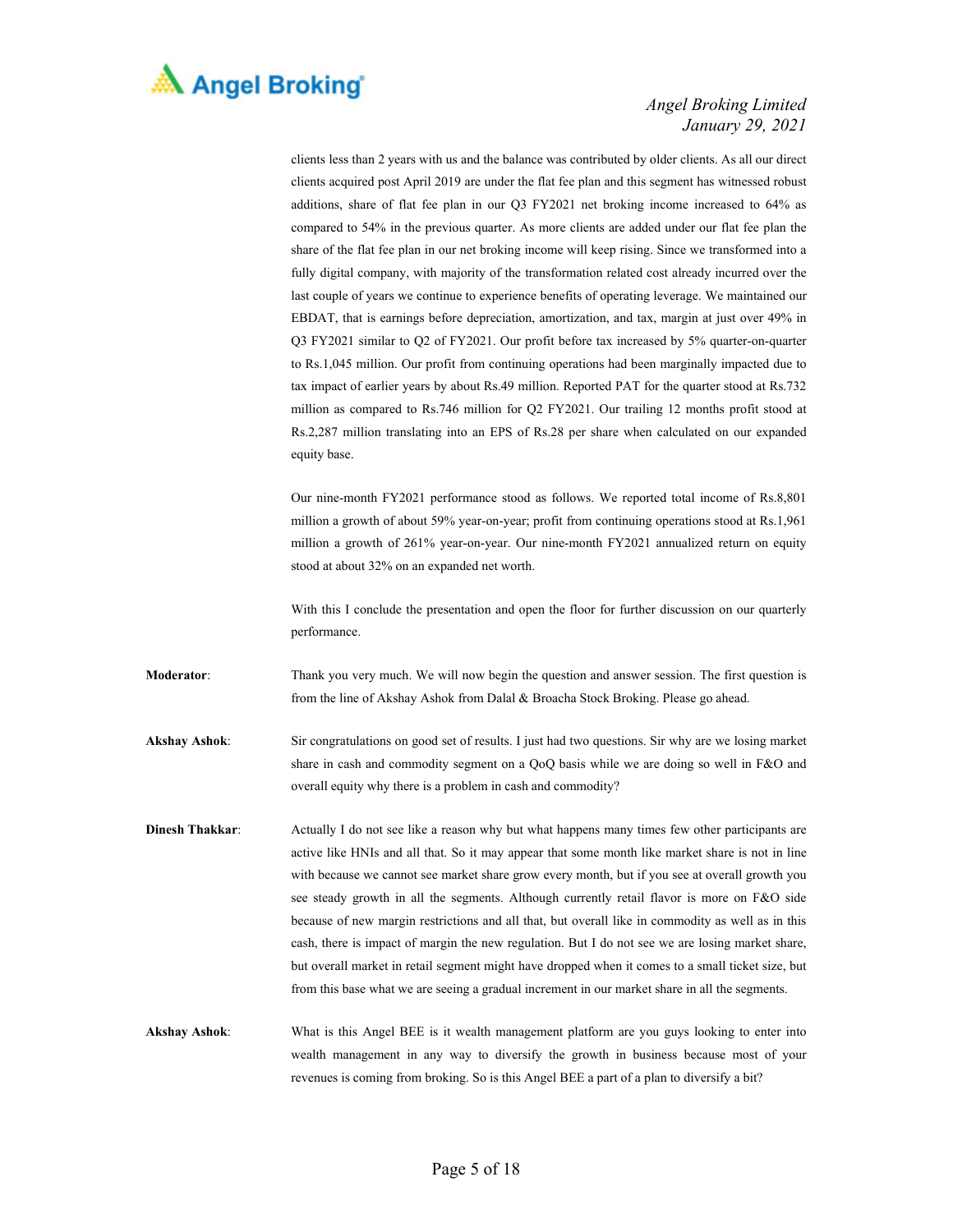

- **Dinesh Thakkar**: Yes, so you are right. Angel BEE is very revolutionary kind of a like product, which will help you to decide on their financial planning so initially we will start cross selling to our broking client products like mutual fund, insurance, loan products and all that. So Angel BEE is more on financial planning for lifetime, so gradually like we want people to create lots of financial assets to meet their financial goals and requirement, so this Angel BEE has lots of clients like that.
- **Akshay Ashok**: Yes because broking because you guys are so much into broking that like lifetime of a client if you have to keep him with you like right from he gets into a job and till get us, so we need to diversify a bit right, so is that part of the plan why Angel BEE you are introducing, when the salary increases you look at wealth management because Tier-III cities has a good chance that when the market start falling these guys may stop trading right so that is a fear right?
- **Dinesh Thakkar**: See you are right, see lifecycle of an investor starts as a trader and then gradually they have to move to acquire more financial assets. So Angel BEE is an answer to that and as you rightly pointed out Tier-III city ticket size is very low, so to serve them this RMs and physical infrastructure it is not viable to serve. But if you look at youth of India they are getting an initial salary of 2 lakh, 3 lakh so they start their savings, which is 5000, 10000. So Angel BEE is a solution which can help them not only to decide their mutual fund and their portfolio but they help them to even track their goals. So if it is not aligned to their goals automatically because of algos that we have built that is what we called based on this ARQ engine, this platform will nudge them that your portfolio is not performing you have to realign and rebalance that.
- **Akshay Ashok**: When this planning is getting into operation Angel BEE most probably?
- **Dinesh Thakkar**: Say like we are testing it out and we have tested out with a large customer base so now starting next financial year we will start operationalising and scale it up.
- **Akshay Ashok**: Okay Sir thank you so much, all the best.
- **Moderator**: Thank you. The next question is from the line of Deepak Khatwani from Girik Capital. Please go ahead.

**Deepak Khatwani**: Sir I just wanted to understand why is there a significant decline in average revenue per client this quarter, is it because of decline in the cash turnover or is there any other reason to it?

**Dinesh Thakkar**: Vineet just help me in that.

**Vineet Agrawal:** So as we are expanding our client additions, so these clients not necessarily they start trading in the first month or in the first few days itself so they take some time to start trading and we also have some offers which we roll out to our new clients to nudge them into trading. So because of that there could be a slight movement in the revenue. But over a period of time they start increasing their exposure in the market start trading more and more, and secondly because of the margin restrictions that came into effect from December 1, 2020 we have seen slight dip in the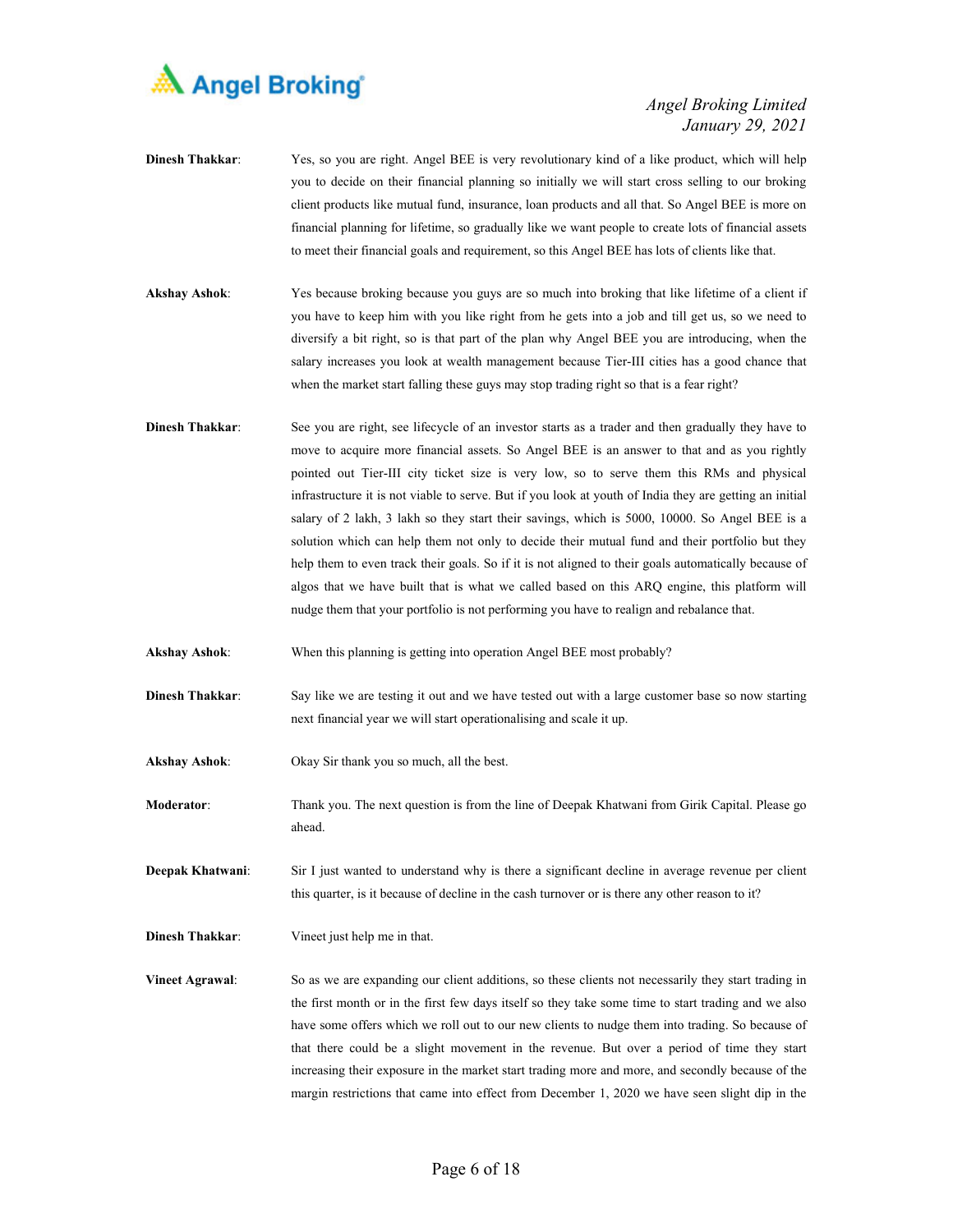

activity especially in the cash segment, which will bounce back as we go along, so as Dinesh bhai already said the market share is already in the upward mode so it will keep on improving.

- **Deepak Khatwani:** Sir could you also help me with the steady state number for the coming quarter because there are lot of things have happened in the past one year, I am just trying to understand the steady state average broking revenue per client will it be similar to this quarter number or will it be higher than this or lower than this?
- **Dinesh Thakkar:** See Mr. Khatwani, what is important what we focus on is increasing our market share, so as I said that being the digital model like we have lots of operating leverage that we can play with. So as cost of acquisition, that is the main cost that we have, so we would like to maintain a CTR cost to revenue of around 50% and excess you would like to spend on that segment of customer, give them offers and attract them to our platform so that we are able to get a higher market share. That is the focus currently, to get more market share and when we give this kind of offers and all, definitely there is an impact on first month and second month revenue that we receive from customer, but we look at lifecycle, lifecycle revenue has a very small impact. But as we are growing month-on-month basis we may see impact on month-on-month that will be there in terms of average revenue that we get from a new client. But if I check the lifecycle revenue that I am going to get from this client that I am acquiring will be almost similar to averages that we have got for Q2 and Q3.
- **Deepak Khatwani:** If I can squeeze in one more question on the cost of acquisition, could you comment a little bit on how the cost of acquisition is in this quarter as compared to the last quarter?
- **Dinesh Thakkar**: See cost of acquisition has remained same for all this two, three quarters one, two and three, it has not changed in anyway. In fact we could have optimized that, but as I said our focus is on market share, so we continue to spend same amount to acquire the client as we have been spending in Q2 and Q1.
- **Deepak Khatwani:** Alright. Thanks for answering the questions.

**Moderator**: Thank you. The next question is from the line of Sarvesh Gupta from Maximal Capital. Please go ahead. Please go ahead.

**Sarvesh Gupta:** First question was related to the previous participant so while you said that the new additions in the clients may not have traded much but we have also seen a very strong jump in the ADTO. Now if we look at our pricing structure in the cash market of course intraday there has been some pressures, etc., but on the F&O side we earn money on every trade. So despite a very strong jump in the F&O ADTO we have not been able to increase our revenues from Q2 to Q3 so that is something which I could not understand why the ADTO has not led to the traction in your revenues that is number one and second on the competitive landscape now we see every player right from Kotak to an ICICI everyone is basically offering a cloning of your plans in terms of pricing, etc., so given that sort of a completive intensity wherein our positioning is a little bit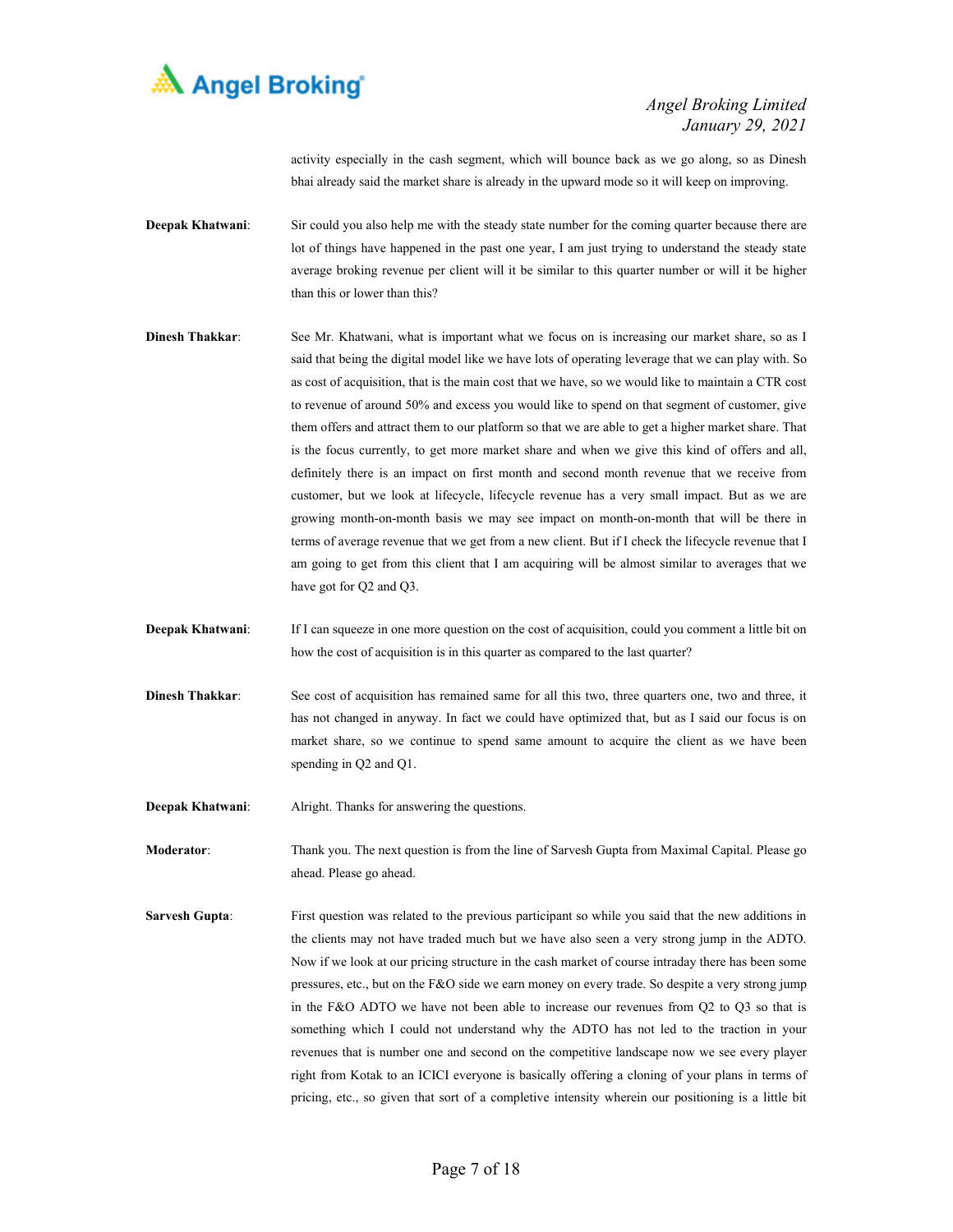

diluted now in terms of lower pricing and digital offering and all that so how are you viewing that as a impact on your business and the growth going forward?

**Dinesh Thakkar**: See coming to your question on ADTO, ADTO an increase because of increase in volume in option, but if you check the option volumes now like it increases it is not proportionate to like what revenue will get generate because ticket size over there is much higher than a cash segment so whole market like I think was impacted because of this new regulation on cash intraday. Cash intraday may appear like lower turnover but it is high on revenue. So now when you compare ADTO in terms of cash it has dropped, commodity has dropped and there is a significant rise in F&O, but as I said F&O volume comes from option so it may not be as proportionate in terms of revenue that we generate from our client so that explains that. Otherwise I think like if you look at like December numbers they are showing a good traction in terms of new customers that we are acquiring plus volume that we are able to generate from this customer who are getting used to this new norms, we are very confident about that customers will get used to this new regulation and again normalcy would come back and at the same time we are not impacted because we are seeing a huge surge in customer acquisition number. So overall if you see December overall our revenue was higher by around 2% and if I factored in 6% loss because of less trading days, so overall impact like there is a positive impact of 8% on our revenue. Had we normalized that our revenue would have been 8% higher, this factoring in this new regulation which has come in. Now coming on the second part of question competitive landscape will always be changing broking industry and pricing is not just one criteria to attract customer because many players in the past have played with price, but I think after Rs.20 per order customers are insensitive to price because if you factor in all other taxes what they have to pay even any brokerage reducing price from 20 to 10 also will just have an impact of 8% to 12% on customer paying for his trade. Now coming on competitive landscape, I believe that India is a very underpenetrated market and future is with digital players, so it is not a question of price it is question of how digital savvy you are, how are your process design to capture or acquire a customer from Tier-III, serve this customer from Tier-III and maintain the relationship with them. So I think it is more to do with digital competency not with the pricing. So I believe in terms of digital competency we have proved that we have given a best experience to customer if you look at reference business that we get and word of mouth that is spreading in the market, we are confident that customers are liking digital journey that we have created plus our ARQ platform is helping them in advisory services, which lots of competition have not digitize their advisory service and we were first to use this robo based advisory services where we are able to recommend our customer advisory services, which a normal full-fledged traditional broker would give. So overall I think we have lots of plus point, which gives us confidence that we will be in that top ranking for the next few years. Definitely going forward, I would say, we have to look at who has digital competency that would be a competition. Giving price I do not think matching the price is going to give a bigger market share to any player.

**Sarvesh Gupta:** Understood Sir. Thank you and all the best for the coming quarters.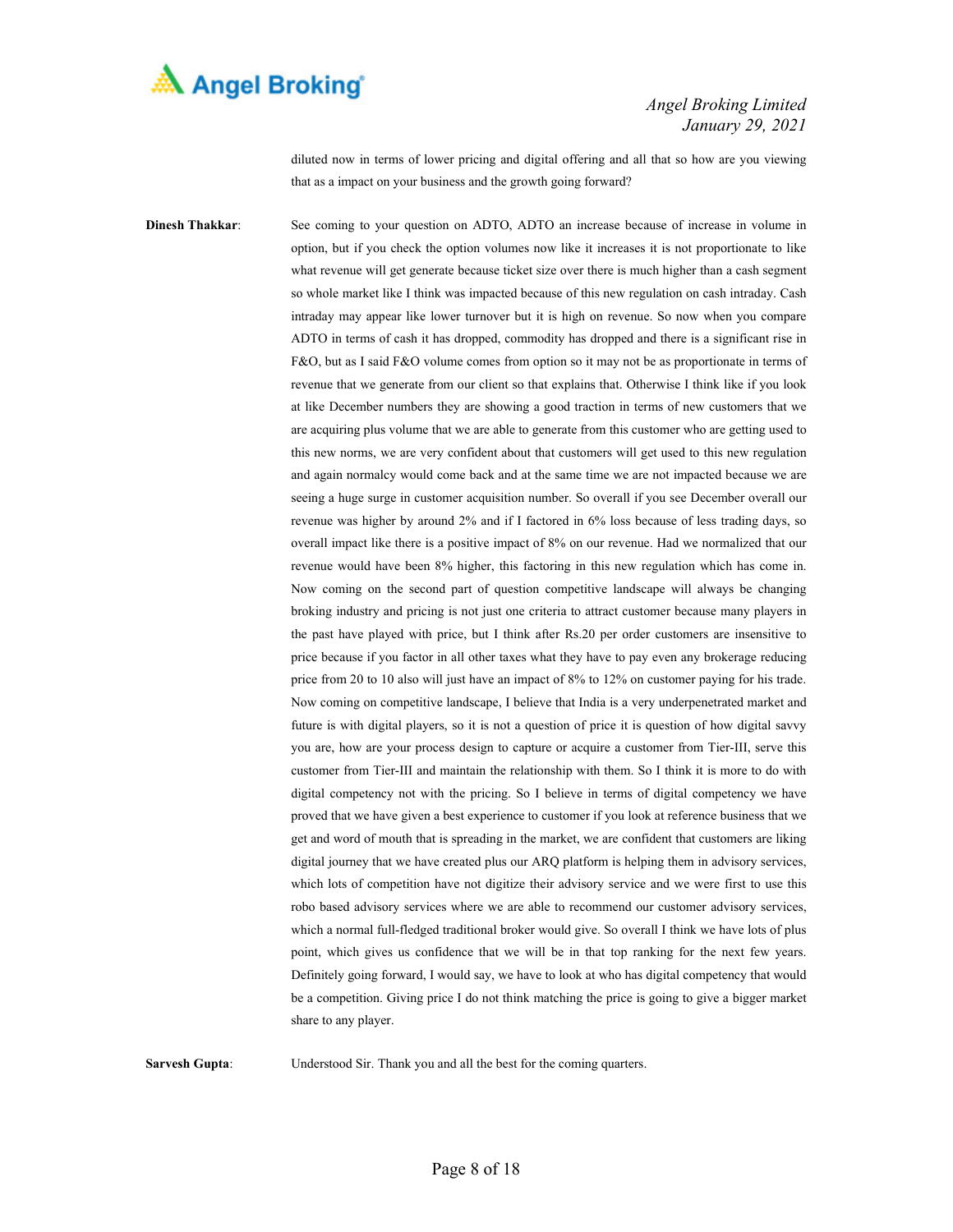

**Moderator**: Thank you. The next question is from the line of Rohit Seksaria from Sundaram Mutual Fund. Please go ahead. Please go ahead.

**Rohit Seksaria:** I had a question on cost of acquisition like quarter-on-quarter I see we have added 10% less clients, but acquisition you said is similar then what has taken our other expenses up by 6% quarter-on-quarter?

- **Dinesh Thakkar**: See one we are spending on product and technology side, so that is where we are in the kind of a like we are developing lots of digital products, which we will be launching in the next financial year, so our spend will be more on improvising on our product and technology expenses. Plus at the same time we are like exploring possibility of how to increase market share and experimenting lots of things on digital acquisition, how to acquire a more customer from different, different kind of pocket, so when we are doing this kind of an experimentation there is some cost which has built which is front loaded I would say, which takes time to really result in advantage that we could receive by acquiring more market share. So I would say on sales side it is front loading of the cost and definitely we are spending on improvising our digital properties and plus we are spending on upgrading our technologies.
- **Rohit Seksaria**: In terms of the client additions, we have added significant number of clients this quarter and the previous quarter roughly 50% of our total clients we have added in these two quarters itself to give revenue contribution of the clients added last quarter and this quarter?

**Dinesh Thakkar**: We have any numbers on that new client's addition?

- **Vineet Agrawal**: Can you just repeat your question please?
- **Rohit Seksaria**: I am asking like revenue contribution of the clients added this quarter and last quarter how much revenue they have contributed?
- **Vineet Agrawal**: In my reference I said that 69% of our clients that we have added over the last few quarters have contributed to our revenue. So as the increase in the flat fee based clients that we are acquiring over the last few quarters is increasing, so the overall contribution is also increasing. We have not shared any data relating to the exact contribution of these clients to the revenue pool because that is something very sensitive.
- **Dinesh Thakkar**: If this can help you, you can refer from our presentation slide, where we are showing that around 1.88 million clients we have acquired since April 2019, so they are contributing to almost 70% over revenue.
- **Rohit Seksaria:** It is something similar you can do only for FY2021 or if acquired since March because that is when you have acquired a significant number of clients so that would be of great help.
- **Dinesh Thakkar:** Sure.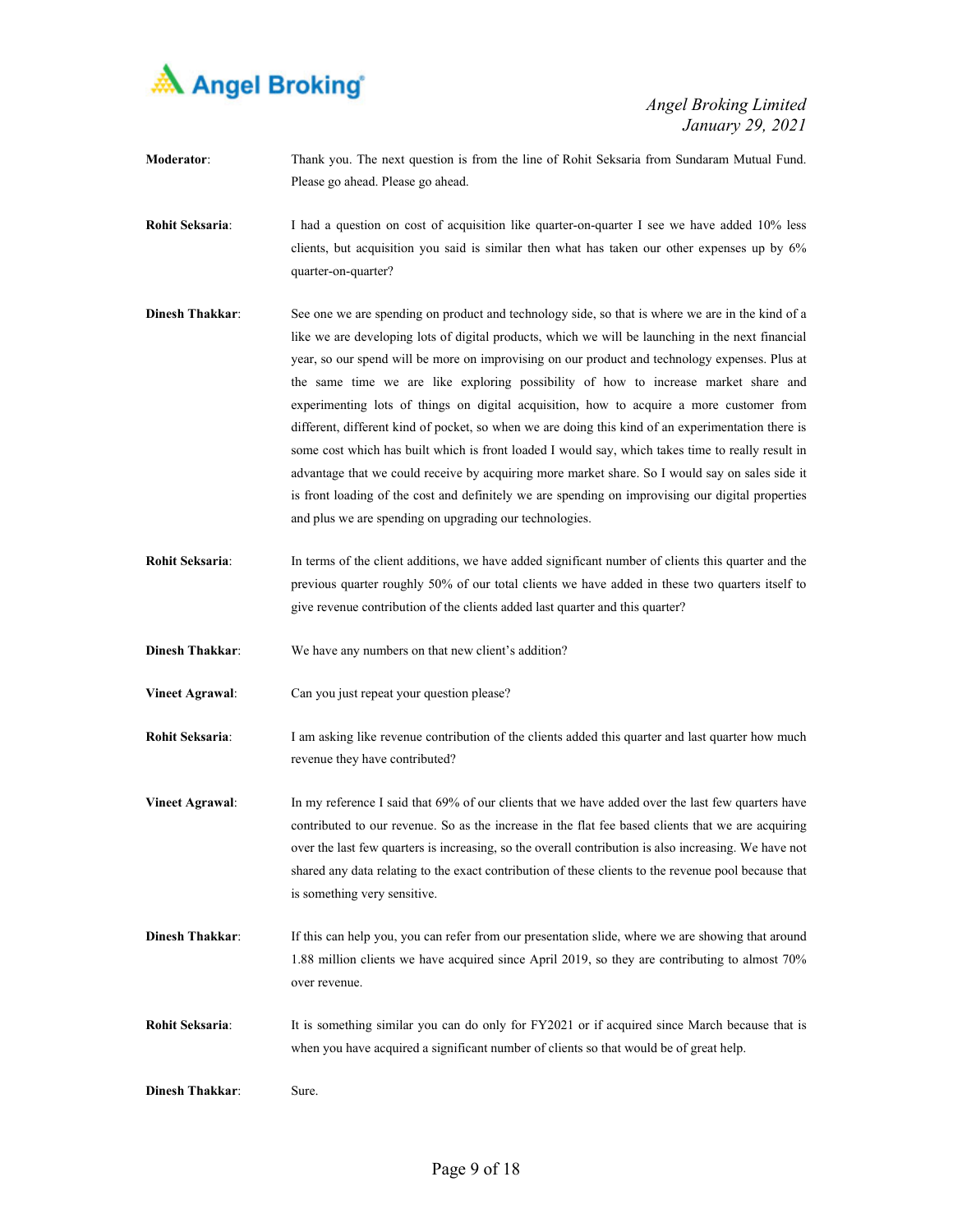

| Rohit Seksaria:        | Thanks.                                                                                                                                                                                                                                                                                                                                                                                                                                                                                                                                                                                                                                                                          |
|------------------------|----------------------------------------------------------------------------------------------------------------------------------------------------------------------------------------------------------------------------------------------------------------------------------------------------------------------------------------------------------------------------------------------------------------------------------------------------------------------------------------------------------------------------------------------------------------------------------------------------------------------------------------------------------------------------------|
| Moderator:             | Thank you. The next question is from the line of Dipen Sheth from Crystal Investment Advisors.<br>Please go ahead.                                                                                                                                                                                                                                                                                                                                                                                                                                                                                                                                                               |
| <b>Dipen Sheth:</b>    | Couple of questions if you give me the liberty. So the first one is on acquisition and I wanted<br>some color on the nature of cost that we are incurring for this and what we classify as acquisition<br>cost or acquisition expenses. The specific clarity that I want is how much of this spend is in the<br>nature of promotion, advertising, outreach and so on, which is fine by me, but how much of it is<br>in the form of direct benefits or subsidies being given to customers in the form of your freebies<br>and so on do you have some sense there what I am trying to figure out is how much are we<br>subsidizing in literally bribing customers to work with us? |
| <b>Dinesh Thakkar:</b> | So when you say about cost of acquisition that includes all our branding cost, performance<br>marketing, call center and whatever freebies we give. And over here I would beg to defer it is not<br>a bribe given to customers. It is business model where in India we know that market is<br>underpenetrated, so clients get attracted towards if at all there is some kind of an offer which is<br>given to them, so there is offers like going through some of our educational videos and giving<br>something free or something direct kind of a like benefit in terms of not charging them brokerage<br>for few trades so that helps us too                                  |
| <b>Dipen Sheth:</b>    | I am perfectly okay with these things, I am sorry to interrupt you Sir, the sense I am getting is are<br>you literally transferring benefits to people and incurring cash cost for those, if you are incurring<br>virtual cost give them free brokerage for a month I am perfectly okay with that but are you going<br>out of pocket to get people to join?                                                                                                                                                                                                                                                                                                                      |
| <b>Dinesh Thakkar:</b> | See our offers are primarily like when person uses some service, so they get some like one month<br>free brokerage or they get five trades free, so majority of the customers are                                                                                                                                                                                                                                                                                                                                                                                                                                                                                                |
| <b>Dipen Sheth:</b>    | If you give me Rs.1000 Amazon gift voucher I would call that bribe, but if you tell me you get<br>free trading for a month I will say that is fine that is the sense                                                                                                                                                                                                                                                                                                                                                                                                                                                                                                             |
| <b>Dinesh Thakkar:</b> | No in that sense we give vouchers and all that definitely like, so what happens vouchers is given<br>to like customer who are referring so because some gratification has to be there if at all<br>somebody is referring a client                                                                                                                                                                                                                                                                                                                                                                                                                                                |
| <b>Dipen Sheth:</b>    | Sure, we have a referral thing that is fine.                                                                                                                                                                                                                                                                                                                                                                                                                                                                                                                                                                                                                                     |
| <b>Dinesh Thakkar:</b> | Yes, so most of our is like gratification to a person who have referred and the customer who<br>comes on our platform they get some five trade free and all that so all that kind of thing we do<br>not give free shares and like                                                                                                                                                                                                                                                                                                                                                                                                                                                |
| <b>Dipen Sheth:</b>    | Yes, are you going to credit Rs.1000 of mutual funds into my account just because of that.                                                                                                                                                                                                                                                                                                                                                                                                                                                                                                                                                                                       |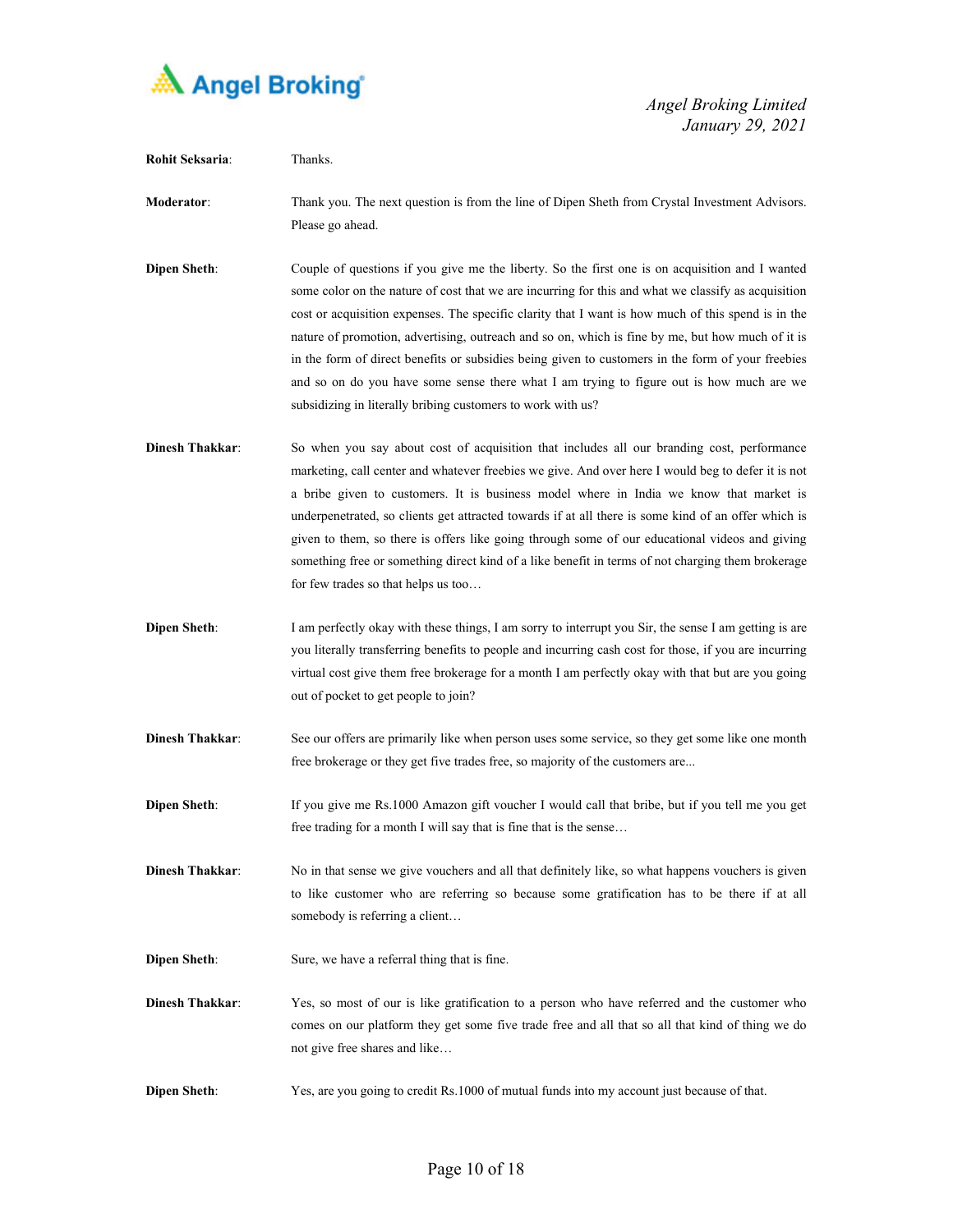

| <b>Dinesh Thakkar:</b> | No, we do not do that                                                                                                                                                                                                                                                                                                                                                                                                                                                                                                                                                                                                                                                                                                                                                                                                                                                                                                                                                                                                                                         |
|------------------------|---------------------------------------------------------------------------------------------------------------------------------------------------------------------------------------------------------------------------------------------------------------------------------------------------------------------------------------------------------------------------------------------------------------------------------------------------------------------------------------------------------------------------------------------------------------------------------------------------------------------------------------------------------------------------------------------------------------------------------------------------------------------------------------------------------------------------------------------------------------------------------------------------------------------------------------------------------------------------------------------------------------------------------------------------------------|
| <b>Dipen Sheth:</b>    | Is it as direct as that?                                                                                                                                                                                                                                                                                                                                                                                                                                                                                                                                                                                                                                                                                                                                                                                                                                                                                                                                                                                                                                      |
| <b>Dinesh Thakkar:</b> | No, we do not do that direct.                                                                                                                                                                                                                                                                                                                                                                                                                                                                                                                                                                                                                                                                                                                                                                                                                                                                                                                                                                                                                                 |
| <b>Dipen Sheth:</b>    | You might pay someone else a referral fee, you might pay one of your authorized person an<br>acquisition reward, I am okay with that, you might get one of your performance marketing<br>associates you might remunerate them for a confirmed sign up or so, that's fine I am okay with<br>that.                                                                                                                                                                                                                                                                                                                                                                                                                                                                                                                                                                                                                                                                                                                                                              |
| <b>Dinesh Thakkar:</b> | There are few offers which we give when customer has been acquired but maybe he has not<br>become active so we try to attract him through some voucher and this so that he puts his trade<br>and understands our system so that are very few cases, but when we acquire the customer we do<br>not give them any direct transfers.                                                                                                                                                                                                                                                                                                                                                                                                                                                                                                                                                                                                                                                                                                                             |
| <b>Dipen Sheth:</b>    | Fair enough that is a convincing answer Sir, if you will allow me one more question sir please.<br>So you have been acquiring at what is clearly a frenetic way close to about 5 lakhs or so every<br>quarter and which is a fantastic performance for a brokerage which is not backed by a bank and I<br>think it is very, very creditable. Can you just elaborate on the other side of this the other side of<br>acquisition is activation so what is the kind of activation how does your activation water fall of<br>cascade look like, so let us look at the first nine months of this financial year and even if I look at<br>customers acquired and let us say the first seven of the nine months right up to let us say the end<br>of October, I will give you I do not want to know what happened to the customer acquired in<br>November and December but from April to October whatever number of customer you acquired<br>let us say about 10 and maybe about 11, 12 lakh customers that you would have acquired how<br>much of those are active? |
| <b>Dinesh Thakkar:</b> | See we would not be able to give you a proper like number for that period but overall if you see<br>customer base that we have so almost 38% are active and if you compare with industry average it<br>is around 32% so our customers are more active, I understood I am coming to your point, but we<br>have not shared that number in terms of last six months or every quarter but to give you a rough<br>sense activity of the customer for like last two, three quarters if we take would be much higher<br>than averages that is an maximum I can tell you.                                                                                                                                                                                                                                                                                                                                                                                                                                                                                             |
| <b>Dipen Sheth:</b>    | Would you also be tracking and perhaps even sharing what I will call inactivation or deactivation<br>data the simple question to ask is how many of your customers who were active in FY2020 have<br>not trading in FY2021 is that a percentage that you track here?                                                                                                                                                                                                                                                                                                                                                                                                                                                                                                                                                                                                                                                                                                                                                                                          |
| <b>Dinesh Thakkar:</b> | No. It become same question twisted in another way.                                                                                                                                                                                                                                                                                                                                                                                                                                                                                                                                                                                                                                                                                                                                                                                                                                                                                                                                                                                                           |
| <b>Dipen Sheth:</b>    | So I will probably get you guys separately on this. Alright never mind Sir thank you.                                                                                                                                                                                                                                                                                                                                                                                                                                                                                                                                                                                                                                                                                                                                                                                                                                                                                                                                                                         |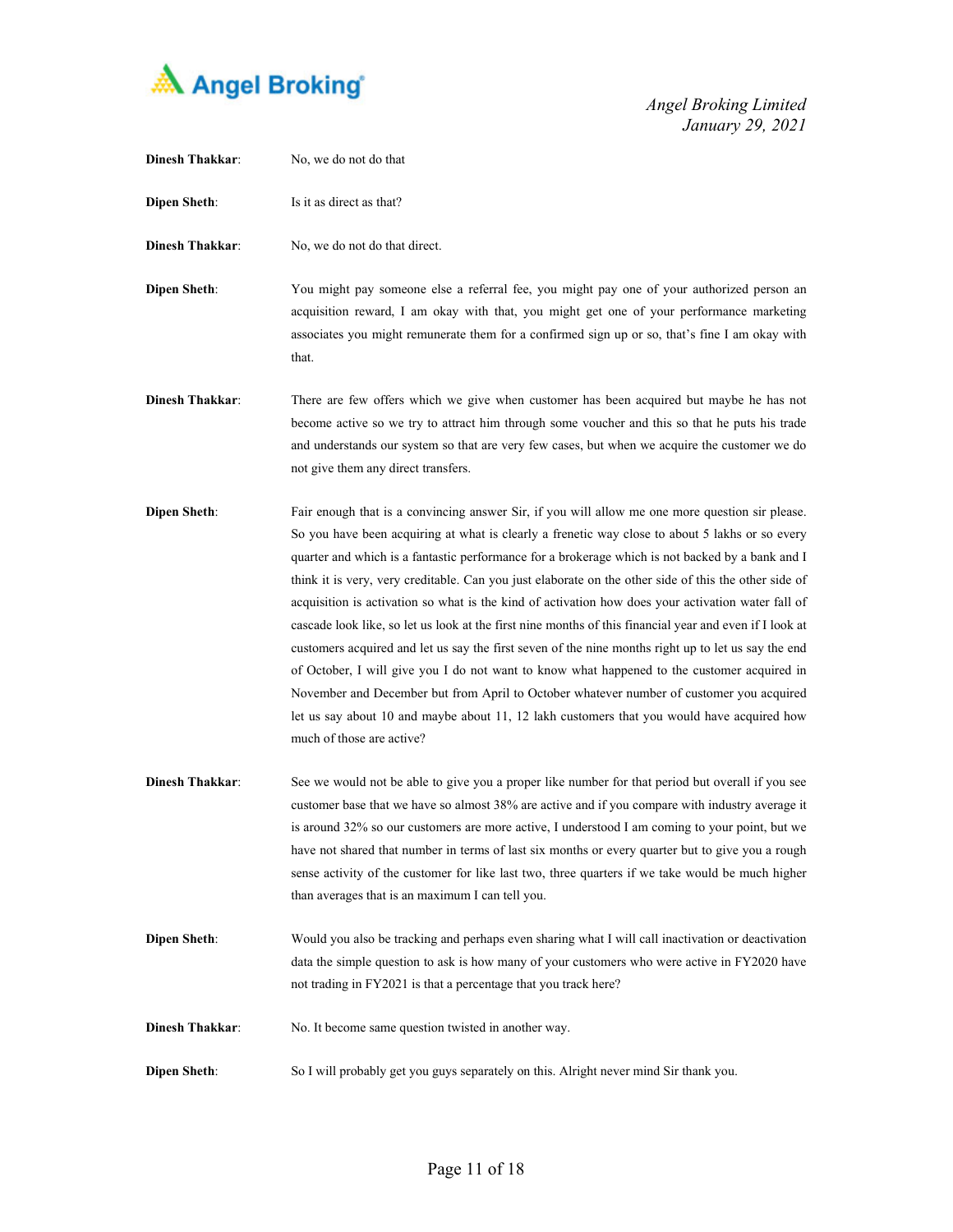

| Moderator:             | Thank you. The next question is from the line of Amit Shah from Ace Securities. Please go<br>ahead. Please go ahead.                                                                                                                                                                                                                                                                                                                                                                                                                                                                               |
|------------------------|----------------------------------------------------------------------------------------------------------------------------------------------------------------------------------------------------------------------------------------------------------------------------------------------------------------------------------------------------------------------------------------------------------------------------------------------------------------------------------------------------------------------------------------------------------------------------------------------------|
| Amit Shah:             | Sir I have two questions. First can you throw some more color on Angel BEE and SpeedPro<br>platform how is it different from our regular Angel Mobile App?                                                                                                                                                                                                                                                                                                                                                                                                                                         |
| <b>Dinesh Thakkar:</b> | SpeedPro is a desktop version of like people who want to invest, trade and all that and Angel<br>Broking is an mobile app and when it comes to Angel BEE it is more of like people who wants to<br>start the journey by investing in mutual fund and create a long-term portfolios, so Angel Broking<br>app is for active traders, active investors, even passive investors can use it who want to directly<br>invest in stock and create a portfolio, but when it comes to investing passively through mutual<br>fund or buying any other financial asset so then they have to come on Angel BEE. |
| Amit Shah:             | Thank you Sir that is all.                                                                                                                                                                                                                                                                                                                                                                                                                                                                                                                                                                         |
| Moderator:             | Thank you. The next question is from the line of Prateek Poddar from Nippon India Mutual<br>Fund. Please go ahead.                                                                                                                                                                                                                                                                                                                                                                                                                                                                                 |
| <b>Prateek Poddar:</b> | Sir just wanted to ask a bookkeeping question in terms of how much cash on books do we have<br>today, ex of client advances what is the cash on books which we have?                                                                                                                                                                                                                                                                                                                                                                                                                               |
| <b>Dinesh Thakkar:</b> | Sure Vineet you can answer this.                                                                                                                                                                                                                                                                                                                                                                                                                                                                                                                                                                   |
| <b>Vineet Agrawal:</b> | Our net worth is about Rs.1,050 crores and if you were to see that our fixed assets are about<br>Rs.120 odd crores, so the rest of the amount is in the form of liquid assets or cash we have.                                                                                                                                                                                                                                                                                                                                                                                                     |
| <b>Prateek Poddar:</b> | So you would have Rs.900 crores of cash that is a fair understanding right broadly?                                                                                                                                                                                                                                                                                                                                                                                                                                                                                                                |
| <b>Vineet Agrawal:</b> | Yes around that.                                                                                                                                                                                                                                                                                                                                                                                                                                                                                                                                                                                   |
| <b>Prateek Poddar:</b> | Second question is on your MTF book I did not see an uptick in MTF book despite equity<br>markets doing very well any specific reason for that?                                                                                                                                                                                                                                                                                                                                                                                                                                                    |
| <b>Dinesh Thakkar:</b> | If you know that regulator has come out with a new pledging mechanism and what is happening<br>that the customers that we are acquiring previously they have to just buy and we could have fund<br>that. Now they have to learn the process of pledging and unpledging and all that so I think it is a<br>matter of time that we have to create lots of awareness journey for new customers and old<br>customers and how to avail all this facilities, so we have some programs in our pipeline to initiate<br>this kind of a like awareness programs.                                             |
| <b>Prateek Poddar:</b> | So you are saying basically if the client does not pledge or will that journey of pledging is not<br>clear your MTF book will not grow in the sense there is a learning curve to it once the learning<br>curve comes in then the MTF book grows?                                                                                                                                                                                                                                                                                                                                                   |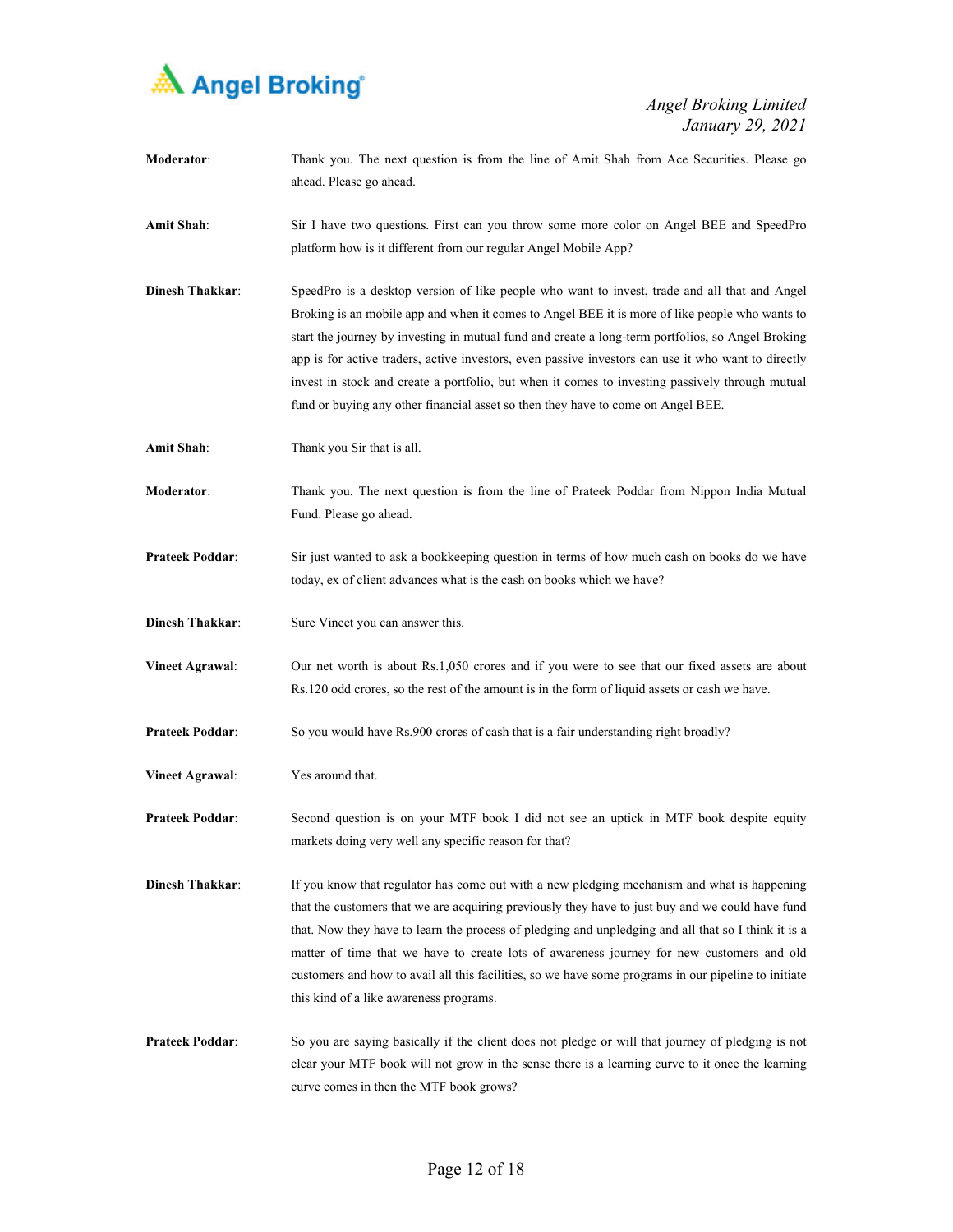

| <b>Dinesh Thakkar:</b> | Yes it will be the normal as it was few quarters back.                                                                                                                                                                                                                                                                                                                                          |
|------------------------|-------------------------------------------------------------------------------------------------------------------------------------------------------------------------------------------------------------------------------------------------------------------------------------------------------------------------------------------------------------------------------------------------|
| <b>Prateek Poddar:</b> | Lastly just on your just to sorry going back to the cash, this cash is liquid cash right?                                                                                                                                                                                                                                                                                                       |
| <b>Vineet Agrawal:</b> | Yes so this is in the form of the margins that we place with the exchanges and the capital<br>requirements.                                                                                                                                                                                                                                                                                     |
| <b>Prateek Poddar:</b> | So it is nowhere in equity mutual funds are you just trying to understand from that perspective<br>the deployment is in cash and cash related instruments?                                                                                                                                                                                                                                      |
| <b>Vineet Agrawal:</b> | Yes.                                                                                                                                                                                                                                                                                                                                                                                            |
| <b>Prateek Poddar:</b> | Okay Sir thank you.                                                                                                                                                                                                                                                                                                                                                                             |
| Moderator:             | Thank you. The next question is from the line of Pranav Gala from iWealth Management. Please<br>go ahead. Please go ahead.                                                                                                                                                                                                                                                                      |
| <b>Pranav Gala:</b>    | Sir just one question followup on fellow analyst you are saying that we saw an increase in the<br>options turnover right so in that term even there we are charging them Rs.20 so what was the<br>reason for the fall in ARPU?                                                                                                                                                                  |
| <b>Dinesh Thakkar:</b> | If you see ticket size of cash and if you see ticket size of option now it is different but charges<br>that we charge per order is same. Do we have any data Vineet on ticket size of cash and ticket<br>size of option?                                                                                                                                                                        |
| <b>Vineet Agrawal:</b> | No Sir we have not shared that information, but it is significantly more than what it is for the<br>cash segment.                                                                                                                                                                                                                                                                               |
| <b>Dinesh Thakkar:</b> | Mr. Gala just to give you a sense that, okay when a person buys an option so like turnover may<br>appear to be huge but like revenue that we gives just Rs.20 and cash he may just purchased<br>50000 or 1 lakh and trade he gives us same Rs.20.                                                                                                                                               |
| Pranav Gala:           | Right so even after an overall increase in ADTO we saw a substantial increase in ADTO even in<br>Q-on-Q so still we are just trying to understand that what was the reason for the fall in the<br>average revenue?                                                                                                                                                                              |
| <b>Dinesh Thakkar:</b> | No, one thing as I said that we saw total revenue increased by 2% in this quarter but the factor in<br>this quarter had less working days to the tune of 6% plus we have to absorb this new margin<br>regulation so all in all had we normalize this quarter to Q2 and Q1 we are seeing that we could<br>have a growth of around 8% plus we have absorbed this impact of new margin regulation. |
| Pranav Gala:           | So you are saying that if the new regulation has not had happened we would have seen the same<br>ARPU?                                                                                                                                                                                                                                                                                          |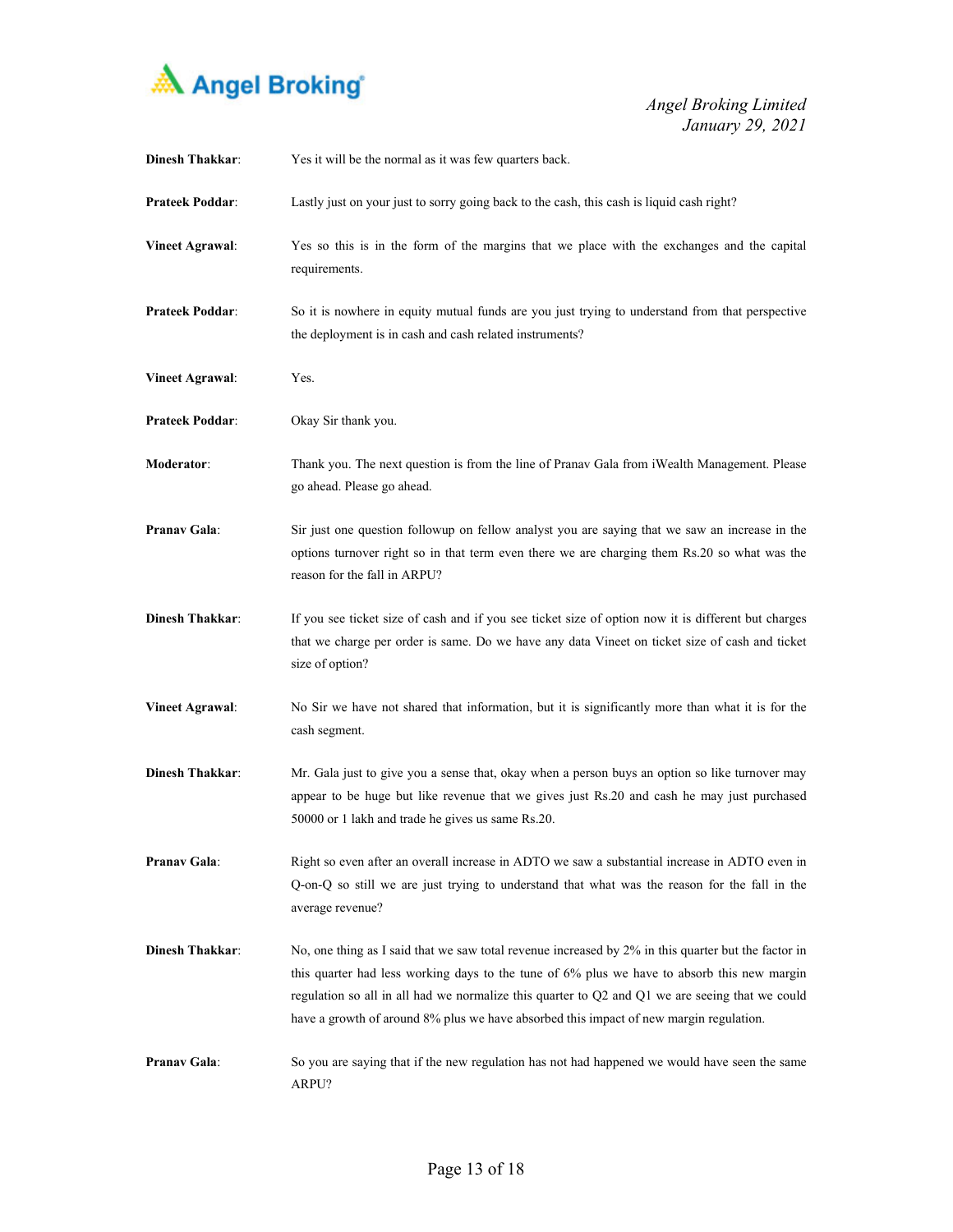

| <b>Dinesh Thakkar:</b> | Almost I would say because as I said that we are running lots of offers to attract first time<br>investors so we give like first month trading free so when we acquire a customer now one month<br>is now like contributing on revenues and he starts contributing from next month so there is a new<br>base getting formed.                                                                                                                            |
|------------------------|---------------------------------------------------------------------------------------------------------------------------------------------------------------------------------------------------------------------------------------------------------------------------------------------------------------------------------------------------------------------------------------------------------------------------------------------------------|
| <b>Pranav Gala:</b>    | Okay Sir thank you so much.                                                                                                                                                                                                                                                                                                                                                                                                                             |
| Moderator:             | Thank you. The next question is from the line of Kajal Gandhi from ICICI Direct. Please go<br>ahead. Please go ahead.                                                                                                                                                                                                                                                                                                                                   |
| Kajal Gandhi:          | Congratulations on the good numbers. Sir two questions one is you were sharing the acquisition<br>cost, but you did not show the total number so what would be your total acquisition cost for the<br>quarter?                                                                                                                                                                                                                                          |
| <b>Dinesh Thakkar:</b> | Vineet do we give like sales number?                                                                                                                                                                                                                                                                                                                                                                                                                    |
| <b>Vineet Agrawal:</b> | No we do not share the acquisition cost Kajal.                                                                                                                                                                                                                                                                                                                                                                                                          |
| Kajal Gandhi:          | Broadly still quarter-on-quarter the numbers and other expenses are similar, so we expect these<br>are similar or we have gone up on that?                                                                                                                                                                                                                                                                                                              |
| <b>Dinesh Thakkar:</b> | No cost of acquisition is almost similar as I said that being to digital model we have lots of<br>operating levers that we can use to optimize our cost, but currently forecast is maintaining this<br>COA how we can increase market share so focus on market share rather than optimizing our cost<br>of acquisition. So if there is any left budget in terms of acquisition cost we try to experiment on<br>new ways of acquiring more market share. |
| Kajal Gandhi:          | Second thing was on the sub-broker volume you have shared almost 20% is contributed by them<br>the presentation what will be the color like most of them will be the F&O or cash and what will<br>be like revenue contribution on gross basis?                                                                                                                                                                                                          |
| <b>Vineet Agrawal:</b> | So on net basis we have shared that the contribution of the net broking income from the clients<br>through the authorized persons is 29% and the behavior is almost similar to what it is for the<br>direct clients so they are contributing approximately in the similar manner in terms of turnover as<br>well.                                                                                                                                       |
| Kajal Gandhi:          | How much they have contributed to the incremental client addition?                                                                                                                                                                                                                                                                                                                                                                                      |
| <b>Vineet Agrawal:</b> | So 23% of the clients that we acquired in Q3 were through the sub broker network and about<br>77% was direct clients.                                                                                                                                                                                                                                                                                                                                   |
| Kajal Gandhi:          | I heard Sir saying that if suppose the client is not getting activated we sometimes do offer the<br>vouchers; these vouchers are to give him trade directly or what kind of vouchers will these be?                                                                                                                                                                                                                                                     |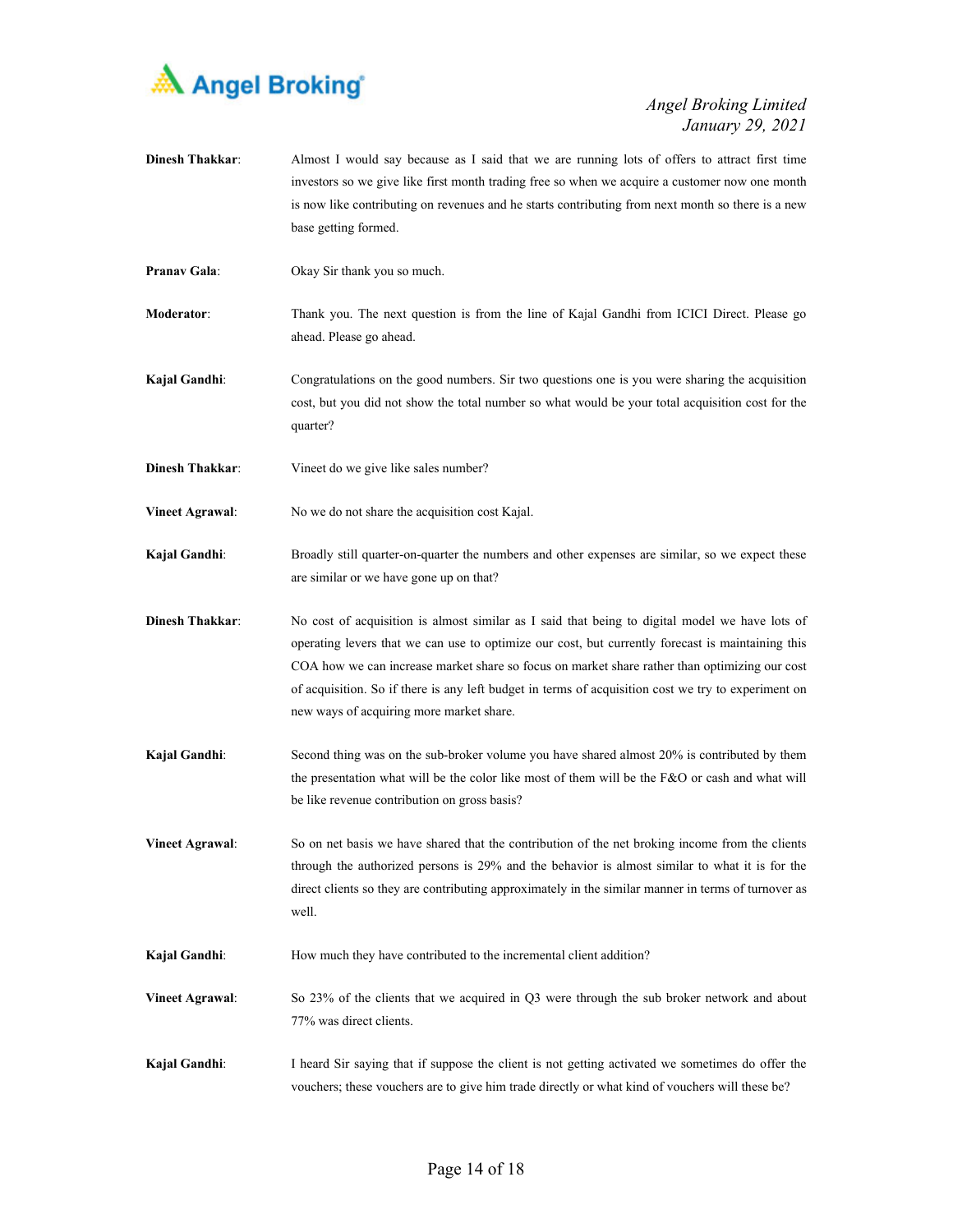

| <b>Dinesh Thakkar:</b> | No, this would be all like Amazon vouchers and all that not to trade. It is just to incentivize him<br>to or maybe we will give just three trades free in some segment something like that.                                                                                                                                                                                                                                                                                                                                                                                                                                                                                                                                                                                                                                                                                                                                                                     |
|------------------------|-----------------------------------------------------------------------------------------------------------------------------------------------------------------------------------------------------------------------------------------------------------------------------------------------------------------------------------------------------------------------------------------------------------------------------------------------------------------------------------------------------------------------------------------------------------------------------------------------------------------------------------------------------------------------------------------------------------------------------------------------------------------------------------------------------------------------------------------------------------------------------------------------------------------------------------------------------------------|
| Kajal Gandhi:          | Sir at 2,20,000 ADTO, will you be the second largest in terms of volume in terms of retail<br>brokers?                                                                                                                                                                                                                                                                                                                                                                                                                                                                                                                                                                                                                                                                                                                                                                                                                                                          |
| <b>Dinesh Thakkar:</b> | Exchange does not share this information, so it would be difficult to say.                                                                                                                                                                                                                                                                                                                                                                                                                                                                                                                                                                                                                                                                                                                                                                                                                                                                                      |
| Kajal Gandhi:          | Okay thank you very much Sir.                                                                                                                                                                                                                                                                                                                                                                                                                                                                                                                                                                                                                                                                                                                                                                                                                                                                                                                                   |
| Moderator:             | Thank you. The next question is from the line of Sanketh Godha from Spark Capital. Please go<br>ahead. Please go ahead.                                                                                                                                                                                                                                                                                                                                                                                                                                                                                                                                                                                                                                                                                                                                                                                                                                         |
| <b>Sanketh Godha:</b>  | Just wanted to understand that the way you have given your revenue brokerage, net brokerage<br>revenue breakup into the new plan versus the old plan, can you even share the full data of ADTO<br>business, how much of the ADTO happens in the new plan versus the old plan, so just wanted to<br>understand the revenue realization for the same ADTO in a new plan versus an old plan from<br>company point of view. That was the first question and second question is also with respect to<br>old and new, given the contribution of old has come down to 36 compared to 46 previous quarter,<br>so how do you see this trend trajectory going ahead. The second question is just want to<br>understand that in options market after new margin regulations are retail investors have become<br>more option buyers versus option sellers so that the margins requirement actually does not impact<br>them in a meaningful manner, those were my questions? |
| <b>Dinesh Thakkar:</b> | There are few cuts given in presentation in terms of revenue that we received from old and new<br>client, but if we look at our direct client acquisition that is almost 77% like client that we acquire<br>are direct and 23% is from sub-brokers, so new clients that you are acquiring direct are totally<br>into new plan, so you will see that growth in new plan will be improving every month on every<br>quarter because clients that you are acquiring now are mostly into the new plan, so I do not know<br>what kind of a cut I can give you what you have asked. Vineet do we have any cut which can be<br>shared?                                                                                                                                                                                                                                                                                                                                  |
| <b>Vineet Agrawal:</b> | So we can only tell you that the ADTO split will be similar to what it is in the direct client versus<br>clients through the authorized person network and in terms of the split in the old plan versus new<br>we have also again shared that $46\%$ has come to $36\%$ and $56\%$ has gone to $64\%$ .                                                                                                                                                                                                                                                                                                                                                                                                                                                                                                                                                                                                                                                         |
| <b>Sanketh Godha:</b>  | No, why I am asking this question is because the cash ADTO declined just 12% but your revenue<br>declined almost 21% on sequential basis from cash broking income so just wondering that is<br>because of largely the mix change between flat plan to and the old plan the mix changing that is<br>some of the major reason for the drop in the cash revenue versus the fall what we have seen in<br>ADTO?                                                                                                                                                                                                                                                                                                                                                                                                                                                                                                                                                      |

**Dinesh Thakkar**: The cash revenue has dropped because of this new regulation agreed, but there are lots of customers who have shifted like their intraday kind of a like activity to options. So overall to say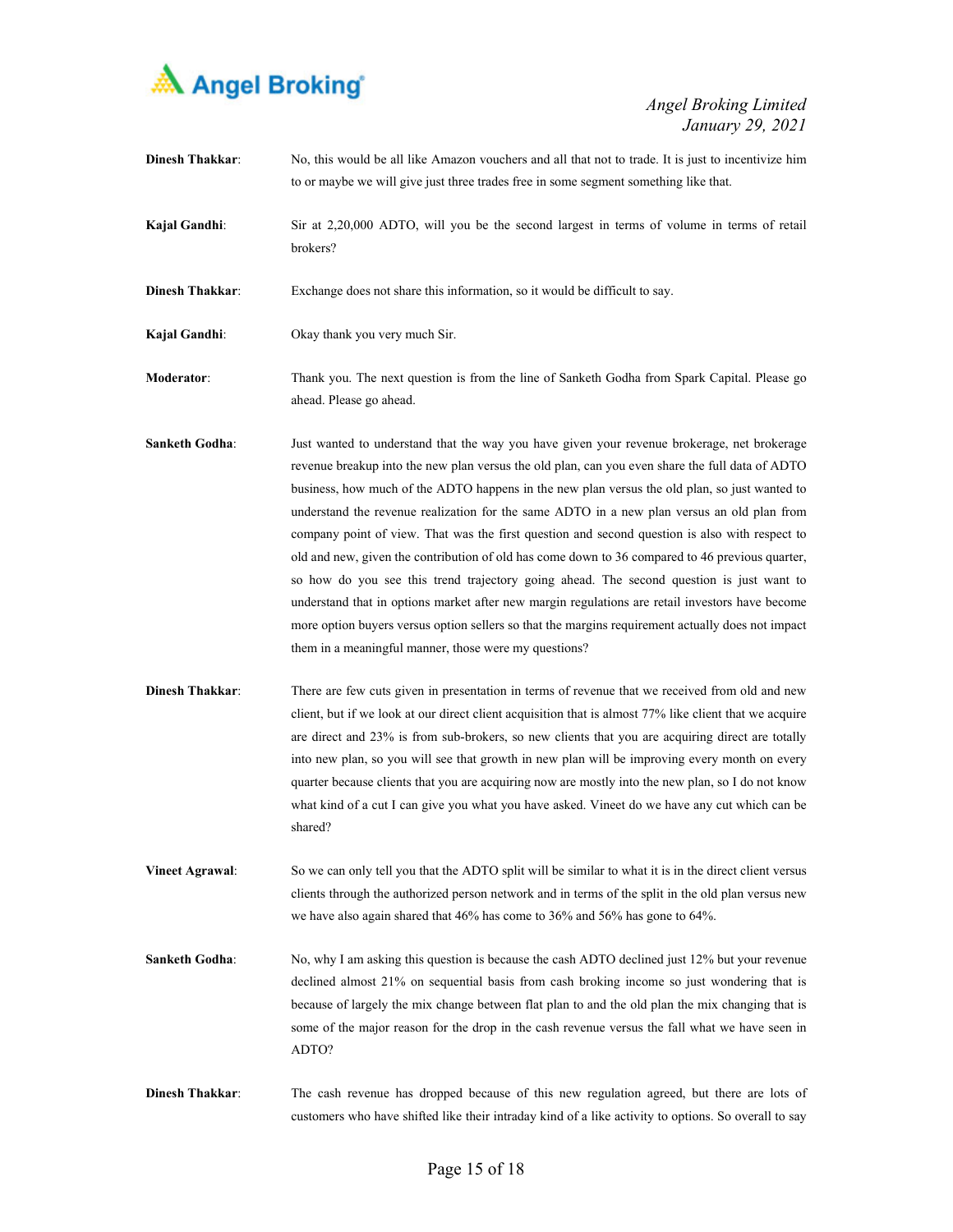

that it was just impact because of this regulation would be difficult to say because what shift happen from cash to F&O is nothing but the compensation of trader who was doing intraday trading so he has opted now to trade on options.

- **Sanketh Godha:** Just from the second question can you see a trend that retail customers are becoming more options buyers to overcome the challenge of margin compliance?
- **Dinesh Thakkar**: See I would categorize this into two parts one is retail investor who comes and buy his delivery so definitely over there I do not see they will shift their position from cash to F&O, but there were lots of customers who are doing intraday. Now with like less leverage available they easily opt for options now.
- **Sanketh Godha**: Okay Sir thank you that is it from my side.
- **Moderator**: Thank you. The next question is from the line of Prateek Poddar from Nippon India Mutual Fund. Please go ahead. Please go ahead.
- **Prateek Poddar**: Sir sorry just I did not understand your MTF book is actually related to stock purchases, pledging is more for margins for intraday but MTF book is more for like one plus five or T plus five right that is the way MTF book works where people buy for four five days and then they kind of sell off so I did not understand that?
- **Dinesh Thakkar:** Mr. Poddar what happens like when it is loan against share then customer has to buy and then pledge it to us to avail loan against shares. But our margin trading book works where customer buys and automatically we use to lend him if at all he wants some lending on that, but previously shares were in our pool account. Now it has to be transferred to customer account and then he has to initiate a pledge, so he has to learn all that and there are like new journeys. Whenever there is a new journey there is a drop in revenue always we have seen for any feature on our app. Now this is a major change which regulator has come with, so a person who wants to avail margin trading he has to pledge and unpledge that is very important, so he has to learn all that so that we are able to provide him fund on that position what he has taken. Usually in margin trading what they do they just pay us 25% rest automatically has to be funded it is very different than loan against shares.
- **Prateek Poddar**: Okay Sir I will take this offline also just to understand this better okay sure thank you.
- **Moderator**: Thank you. The next question is from the line of Dipen Sheth from Crystal Investment Advisors. Please go ahead. Please go ahead.
- **Dipen Sheth:** On the pricing bit I saw a reference to something called flat fee plans in the presentation so when you talk about flat fees you are referring to instances like Rs.20 a trade or a monthly fixed flat fee or all trades unlimited volumes?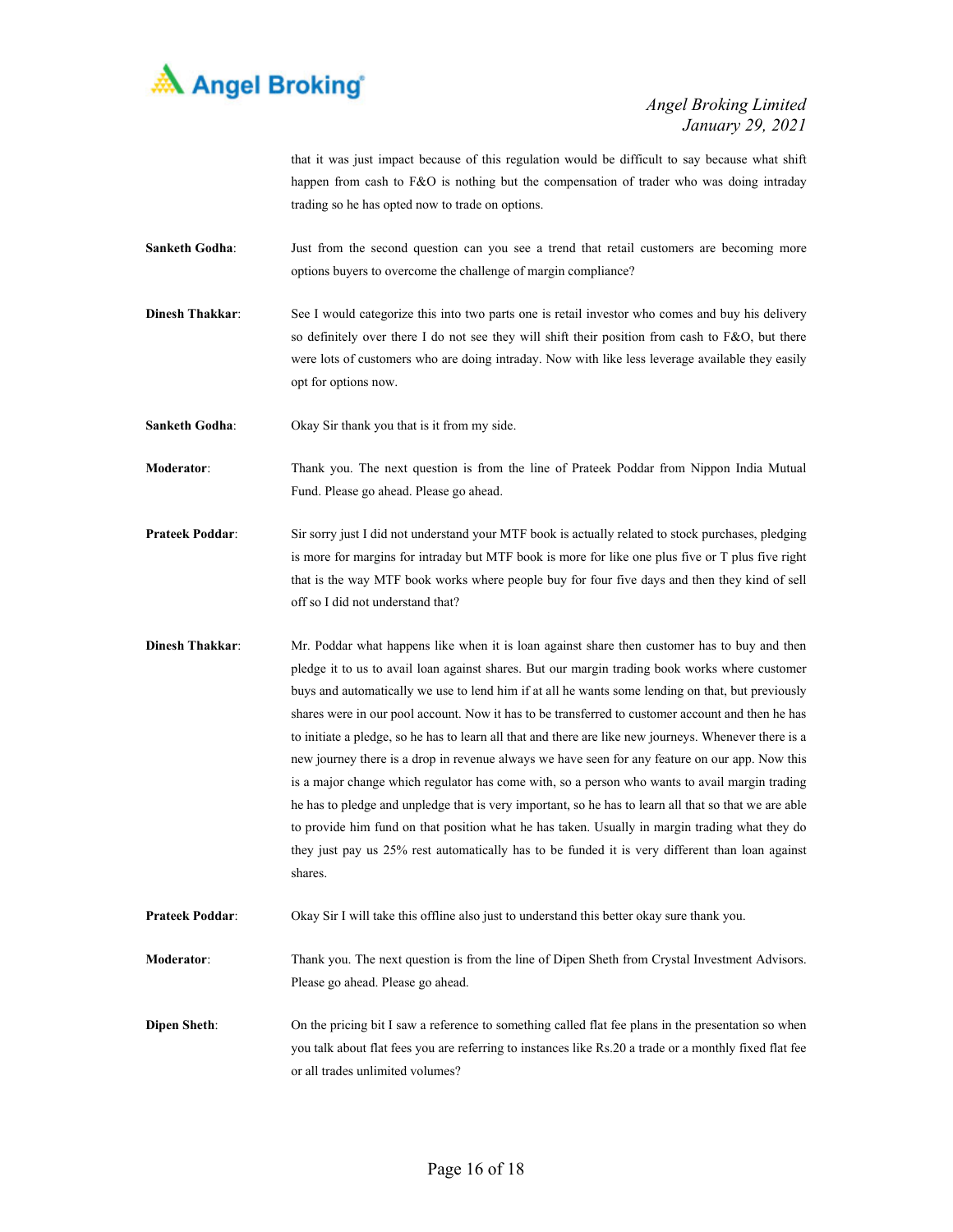

- **Dinesh Thakkar**: No we are referring to Rs.20 per trade and zero brokerage on delivery yes we are referring to that.
- **Dipen Sheth:** Do you think that we might just like telecom we might get into an unlimited volume situation and just like people do what they want for let us say Rs.1000 a month or Rs.5000 a month or whatever is that something at the back of your mind?
- **Dinesh Thakkar:** No because like we want to serve the retail customers so average ticket size is low we are not serving to heavy algo traders. So this plan of unlimited is successful when we want to saw a big kind of a like active trader in algo and all that, but our market is total retail so their ticket size is low and they do not trade very often to get a benefit of unlimited plans, so we do not have any plans to introduce any unlimited plans.
- **Dipen Sheth:** Second bit on the cash on your books you made a reference to something like Rs.900 or Rs.950 odd crores of cash on the books, so what I am really looking for is what is the unencumbered and absolutely free to use cash which is there on your books because a lot of it will be in the form of current assets, current liabilities given your exchange position at the end of the quarter and so on so if you net off all of that and even if you net off all the FDs and other things that you put up as margins to the exchanges all of that I would count as cash which is not really free or unencumbered if you just look at the unencumbered cash how much do we have at the end of the quarter?
- **Vineet Agrawal:** So the number which I said in the range of about Rs.900 crores is something which is cash which is unencumbered so as we have explained in the past also ours is a asset light business model and we do not really require too much of fixed assets or whatever the creditors and provisions are also not significant other than the client funds that we have which they park with us in anticipation of trades so this Rs.850 odd crores that is sitting in our balance sheet is completely something which we used for our margin trading funding as well as for the margins with the exchanges.
- **Dipen Sheth:** So my sense is that you can pretty much do whatever you want with this cash including spend it on maybe an acquisition or do whatever capital allocation that you want that is how I should interpret.
- **Dinesh Thakkar:** No, please do not take it this way because we are in a market which is volatile so we have to keep enough provision for increased volumes that we can anticipate from whatever is happening or across the globe. If you look at margin trading currently it is around say like Rs.550 - Rs.600 crores and three years back when small and mid caps were doing well we had a margin of around Rs.1400 crores. So with new clients acquired, once this kind of like wave stabilizes in small and mid cap, our book can go as high as Rs.3000 crores also. So all this cash what we are retaining right now minus additional earning that we are doing that we have kind of a like decent dividend policy rest would be deployed and kept only for this business.